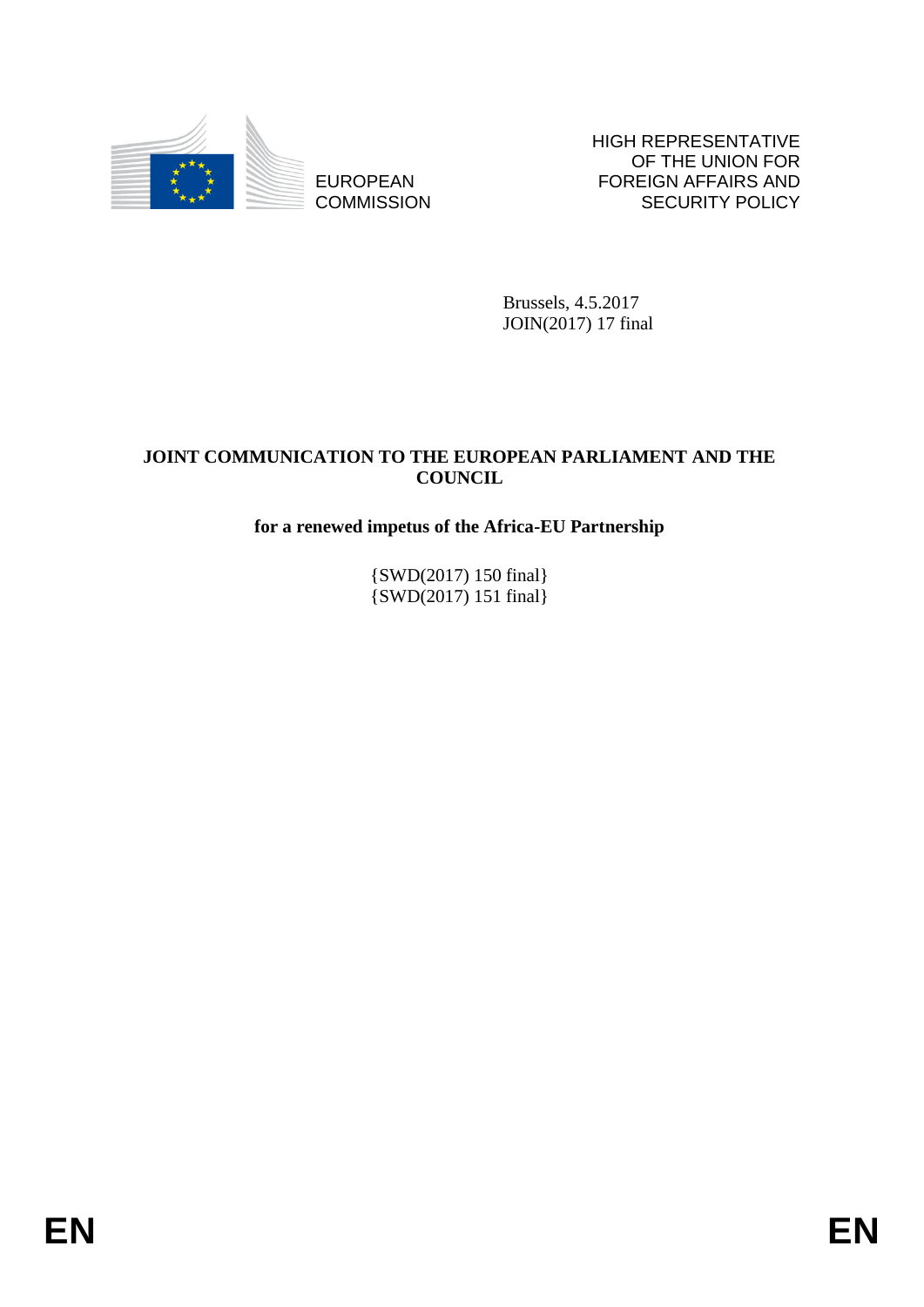# **Contents**

| 2. |      |                |                                                            |  |
|----|------|----------------|------------------------------------------------------------|--|
| 3. |      |                |                                                            |  |
| 4. |      |                |                                                            |  |
| 5. |      |                |                                                            |  |
|    | 5.1. |                |                                                            |  |
|    |      | A.             |                                                            |  |
|    |      | <b>B.</b>      |                                                            |  |
|    |      | $\mathbf{C}$ . |                                                            |  |
|    | 5.2. |                |                                                            |  |
|    |      | A.             |                                                            |  |
|    |      | <b>B.</b>      |                                                            |  |
|    |      | C.             | Transform African agriculture and agro-businesses, and its |  |
|    |      |                |                                                            |  |
|    |      | D.             |                                                            |  |
|    |      |                |                                                            |  |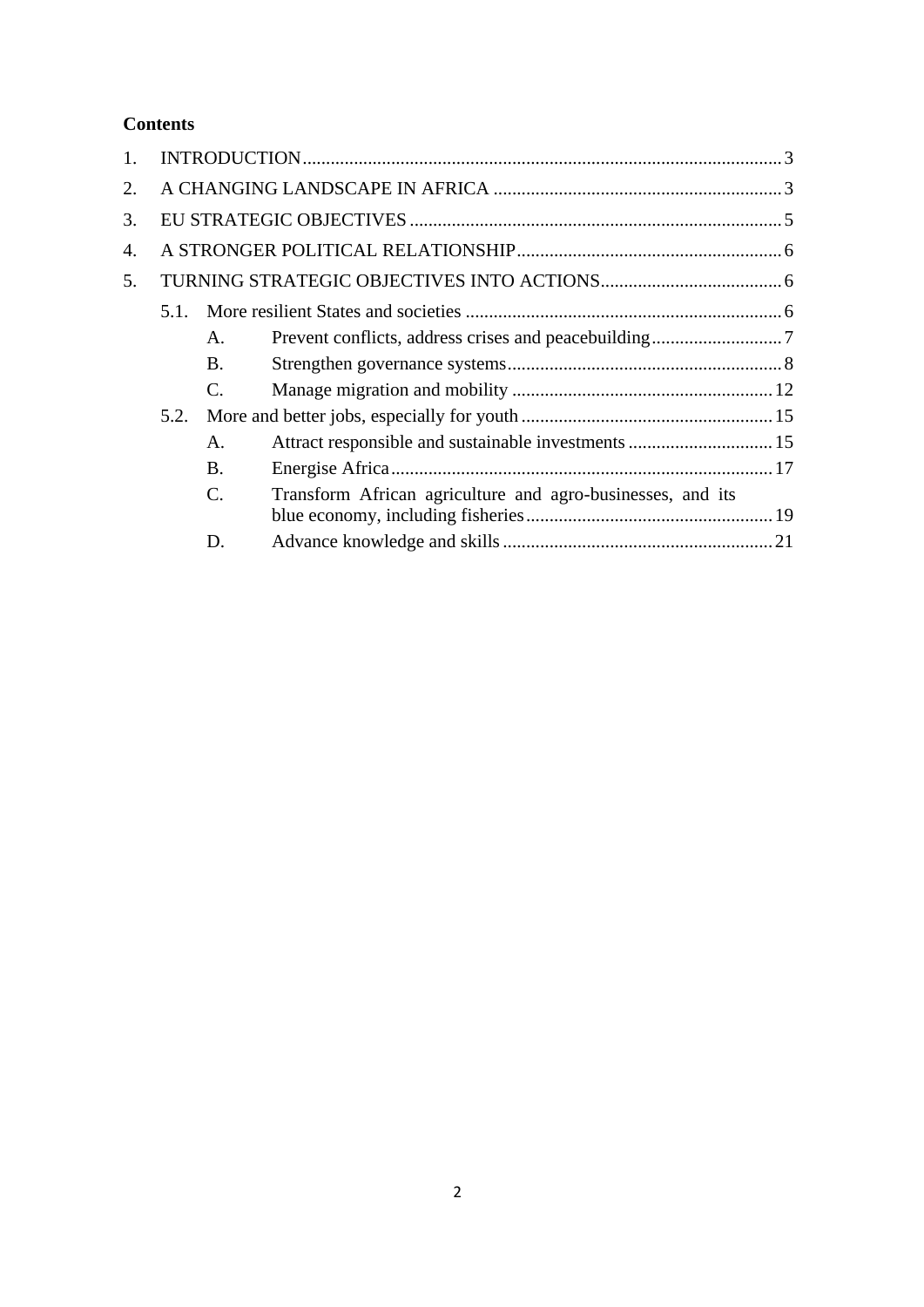## <span id="page-2-0"></span>**1. INTRODUCTION**

2017 is a defining year for the partnership between Europe and Africa. In a rapidly changing global landscape, Africa is experiencing profound economic, political and societal changes, and its importance to the internal and external dimensions of Europe's security and prosperity is becoming ever more obvious. Europe and Africa have much to gain from increased political and economic ties, but also a lot to lose if they fail to act.

The 5<sup>th</sup> Africa-EU Summit due to take place in November 2017 provides a critical opportunity for African and European Leaders to respond to this evolving context and reshape and deepen the Africa-EU partnership.

This Communication proposes a revitalised framework for joint action that the EU and its Member States could bring to the Summit and that could be reflected in a Road Map for 2018-2020. It envisages a stronger, deeper and more action-oriented strategic partnership for more prosperity and stability in the two continents. It sets out policy priorities and an initial set of concrete initiatives for 2018-2020 and beyond, to be coordinated and strengthened with EU Member States and further developed jointly with African partners, in response to Africa's own *Agenda 2063<sup>1</sup>* and building on the *Global strategy*  for the EU's Foreign and Security Policy<sup>2</sup> It pays particular attention to the aspirations and needs of youth, whose involvement in the overall process will be strongly encouraged.

It contributes to the ongoing reflection, launched through the Joint Communication on *A*  renewed partnership with the countries of Africa, the Caribbean and Pacific<sup>3</sup>, which will inform the negotiations that will start in 2018, in view of renewing the EU's longstanding partnership with African, Caribbean, and Pacific countries, in particular the Africa pillar.

It is guided by international frameworks, such as the UN's 2030 Agenda for Sustainable Development<sup>4</sup>, its Addis Ababa Action Agenda (AAAA) on financing for development<sup>5</sup> and the Paris Agreement on climate change<sup>6</sup>. It is consistent with other relevant EU policies.<sup>7</sup>

#### <span id="page-2-1"></span>**2. A CHANGING LANDSCAPE IN AFRICA**

In all its diversity, Africa is present on the international scene with more confidence, dynamism and optimism than ever before.

 $\overline{a}$ 

<sup>&</sup>lt;sup>1</sup> AU[, Agenda 2063,](https://www.au.int/web/sites/default/files/pages/3657-file-agenda2063_popular_version_en.pdf) 2015

<sup>&</sup>lt;sup>2</sup> [Global Strategy on the EU's Foreign and Security Policy,](https://eeas.europa.eu/top_stories/pdf/eugs_review_web.pdf) 2016 – further referred to as EU Global Strategy

<sup>&</sup>lt;sup>3</sup> [Joint Communication on A renewed partnership with the countries of Africa, the Caribbean and Pacific,](https://ec.europa.eu/europeaid/sites/devco/files/joint-communication-renewed-partnership-acp-20161122_en.pdf) JOIN(2016) 52 final

<sup>4</sup> UN[, 2030 Agenda for Sustainable Development,](http://www.un.org/ga/search/view_doc.asp?symbol=A/RES/70/1&Lang=E) 2015

<sup>5</sup> UN[, Addis Ababa Action Agenda](https://www.google.be/url?sa=t&rct=j&q=&esrc=s&source=web&cd=1&ved=0ahUKEwiR_abqyo_TAhWnCMAKHUJiAmQQFggfMAA&url=http%3A%2F%2Fwww.un.org%2Fesa%2Fffd%2Fwp-content%2Fuploads%2F2015%2F08%2FAAAA_Outcome.pdf&usg=AFQjCNEdY1OG43JYNL733B6ecdzID874vA&sig2=CY1qNktg4Q5cD-Jt-1_o4g&cad=rja)*,* 2015

<sup>6</sup> UN[, the Paris Agreement,](http://unfccc.int/files/essential_background/convention/application/pdf/english_paris_agreement.pdf) 2015

 $\frac{7}{1}$  These include notably the proposed new European consensus on development, the European neighbourhood policy, and the European agenda on migration and the Valletta action plan, the EU action plan on human rights and democracy, the existing legally binding association agreements with the different North African countries (except Libya) and the ACP countries.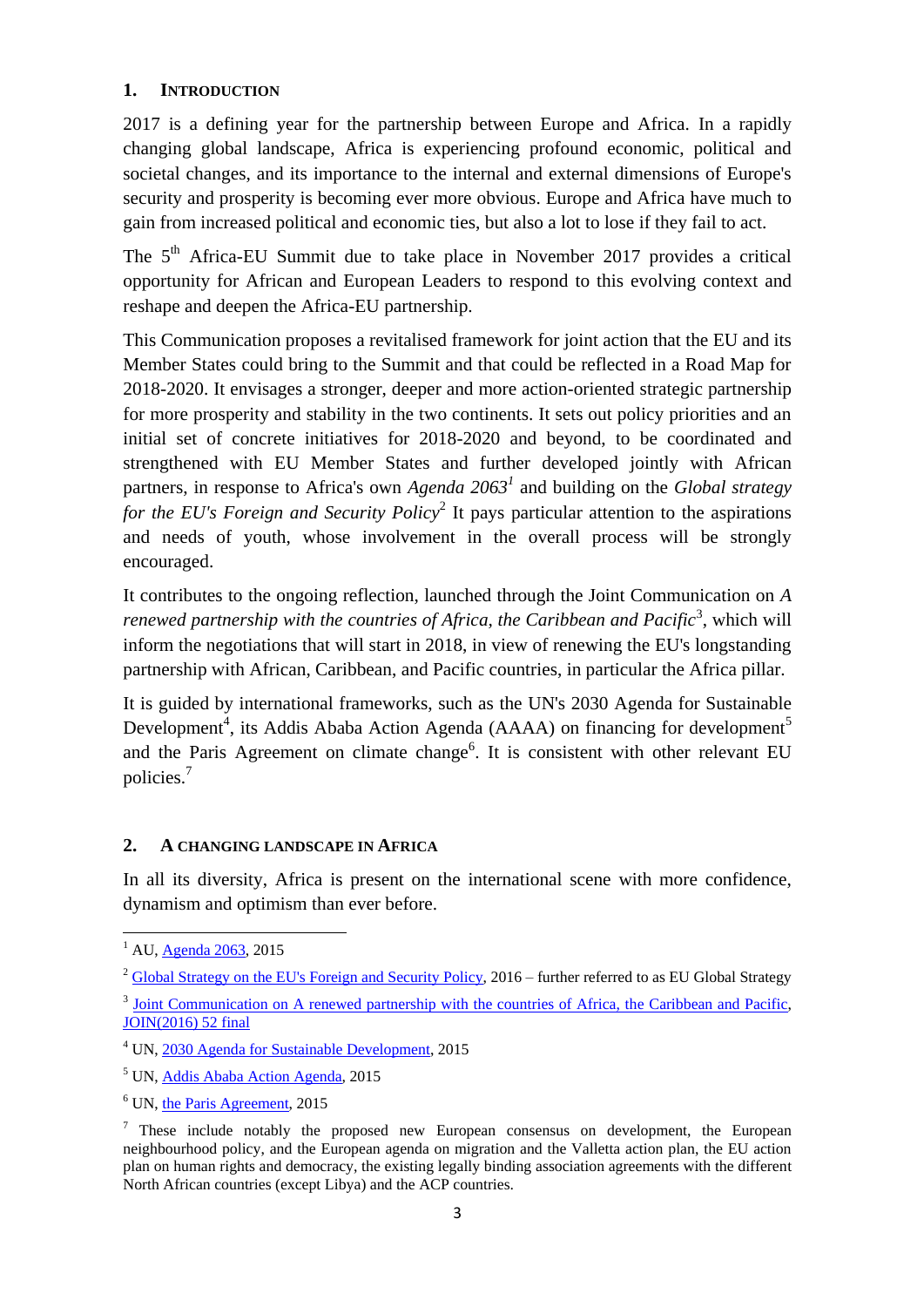Over the last two decades, Africa has demonstrated impressive economic progress. Positive transformations are taking place in a number of countries. An increasing number of African governments and regional organisations are taking a leading role in addressing the security, political and poverty reduction challenges within their borders and beyond as well as playing a more active role in promoting good governance and the rule of law. In a number of countries, this has allowed state and society to become more resilient, increasing citizens' political participation and progress towards structural transformation.

Still, these encouraging trends are often fragile and not yet inclusive or sustainable enough to offer better prospects for a large part of the population, and especially for Africa's growing numbers of young people. The opening political space in some countries contrasts with regressive trends in others. Several countries have been unable to reform and to recover from conflict to the extent or pace necessary and so suffer from fragility. Many countries still face severe constraints on their sustainable economic development and depend heavily on exploiting natural resources. Indeed overall economic growth on the African continent is currently slowing down. Beyond local factors, transnational security challenges, in particular organised crime, including trafficking in human beings, and terrorism, pose threats to regional stability and sustainable development. Environmental degradation on land and sea, the consequences of climate change, and outbreaks of infectious diseases such as Ebola also threaten progress. The outbreak of famine in South Sudan, in Nigeria and Somalia highlight the effect and inter-linkages of insecurity, climate change and food and water shortages. These challenges have led to unprecedented levels of forced displacements in Africa. They have also fuelled increased irregular migration, first and foremost within Africa but also towards Europe, which in turn increases pressure on political leadership and governance systems in all countries affected.

Demographic dynamics will be one of the most significant structural changes in the world in the  $21<sup>st</sup>$  century. By 2050, Africa's population will be 2.4 billion of predominantly young people<sup>8</sup>. The way these changes will be managed politically and accommodated economically will define the future of the continent and beyond.

On the one hand, demographic projections in Africa leave little doubt about the crucial need to generate millions of new jobs. According to projections<sup>9</sup>, Sub-Saharan Africa needs to create 18 million new jobs each year up to 2035 to absorb new labour market entrants, compared to the 3 million formal jobs created today. In addition, given the small size of the formal sector and the absence of social protection systems in most countries a majority of young people will continue to resort to the informal economy, including subsistence agriculture, as mode of survival.

On the other hand, such population growth potentially offers significant economic opportunities. Overall private consumption driven by a burgeoning middle class<sup>10</sup> is

1

<sup>&</sup>lt;sup>8</sup> UN, [World population prospects,](https://esa.un.org/unpd/wpp/) 2015. By 2050, instead, the EU's population is projected to fall an 500 million with a rising share of elders.

<sup>&</sup>lt;sup>9</sup> IMF, [Regional economic outlook,](http://www.imf.org/external/pubs/ft/reo/2015/afr/eng/pdf/sreo0415.pdf) 2015

<sup>&</sup>lt;sup>10</sup> AfDB, [Tracking Africa's Progress in Figures,](https://www.google.be/url?sa=t&rct=j&q=&esrc=s&source=web&cd=1&ved=0ahUKEwix-vquq4_TAhVHJ8AKHQzTCUwQFggcMAA&url=https%3A%2F%2Fwww.afdb.org%2Ffileadmin%2Fuploads%2Fafdb%2FDocuments%2FPublications%2FTracking_Africa%25E2%2580%2599s_Progress_in_Figures.pdf&usg=AFQjCNG2V-ANmC66xvhJUABGxRHTbwEtrQ&sig2=7S0duOY0A4gLGUI2wejEHA&cad=rja) 2014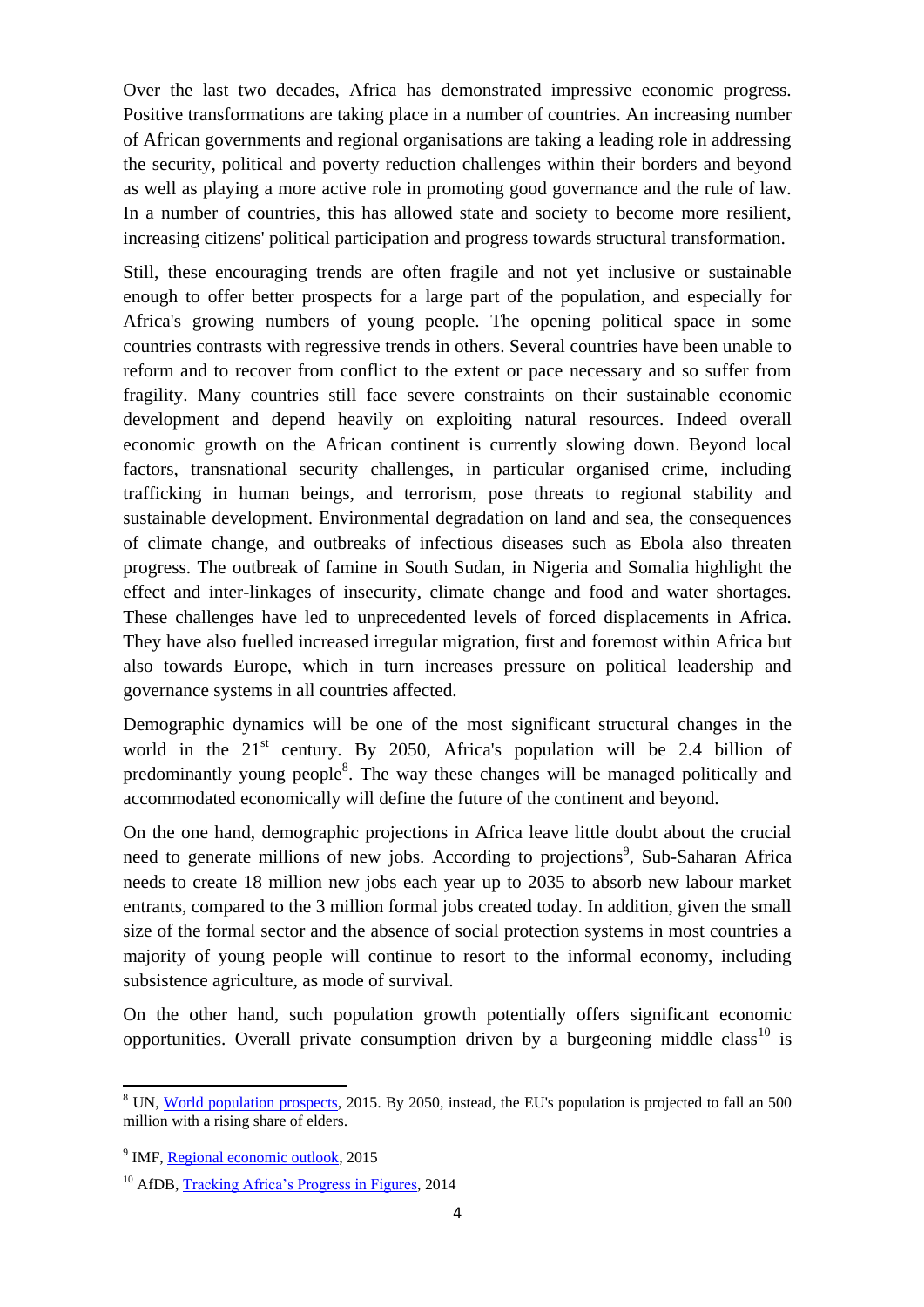projected to reach EUR 2 trillion annually in  $2025<sup>11</sup>$ , and companies in Africa are expected to offer an even larger market, with spending levels projected to reach EUR 3.3 trillion annually by 2025.

#### <span id="page-4-0"></span>**3. EU STRATEGIC OBJECTIVES**

In this changing and global context, it is clearly in the EU strategic interest to deepen and adapt its longstanding partnership with Africa.

Over the past 10 years, the EU and Africa have already built a stronger and more political partnership based on shared values and interests, enshrined in the Joint Africa-EU Strategy<sup>12</sup> (JAES). Today the EU is collectively Africa's main foreign investor<sup>13</sup>, its principle trading partner<sup>14</sup>, a key security provider<sup>15</sup>, its main source of remittances<sup>16</sup>, and its first partner in development and humanitarian assistance<sup>17</sup>. An ever closer network of human contacts and exchanges strengthens the bonds between the peoples from both continents.

Building on the JAES, the EU should pursue three interrelated strategic objectives:

- A stronger mutual engagement and an increased cooperation in the international arena, based on common values and shared interests, including in bilateral relations;
- Security, on land and on sea, and the fight against transnational threats as an investment in security on both continents;
- Sustainable and inclusive economic development in Africa, to create the jobs that the continent needs and to seize the opportunities it offers to Europe.

#### <span id="page-4-1"></span>**4. A STRONGER POLITICAL RELATIONSHIP**

Delivering an ambitious common agenda requires first and foremost investment at political level to lift the existing political relationship with Africa to a higher strategic stage. This can be achieved by:

 $\overline{a}$ <sup>11</sup> McKinsey Global Institute, **Lions on the move II**, 2016

<sup>&</sup>lt;sup>12</sup> [Joint Africa-EU Strategy,](http://www.africa-eu-partnership.org/sites/default/files/documents/eas2007_joint_strategy_en.pdf) 2007

<sup>&</sup>lt;sup>13</sup> EUR 32 billion of EU FDI flows to Africa in 2015 (33% of total FDI flows to Africa); EU accounted for 33.5% of African imports and 41% of African exports in 2016. The EIB also provides over 2 billion  $\epsilon$  of annual financing in Africa.

<sup>&</sup>lt;sup>14</sup> The EU offers free access to the EU market for all products via Economic Partnership Agreements (EPA) and the Everything But Arms initiative for least developed countries, and many products under Free Trade Agreements with Algeria, Egypt, Morocco and Tunisia, and the Union's Generalised Scheme of Preferences.

<sup>&</sup>lt;sup>15</sup> Through the African Peace Facility alone, the EU channelled funding amounting to over EUR 2 billion since 2004. The EU has also currently deployed 7 CSDP missions in Africa, both civilian and military, including operation Atalanta.

<sup>&</sup>lt;sup>16</sup> EUR 21 billion of remittances from the EU to Africa in 2015 (36% of global flow to Africa).

<sup>&</sup>lt;sup>17</sup> EUR 21 billion of collective ODA (EU and its Member States) to Africa in 2015 (50% of total ODA to Africa).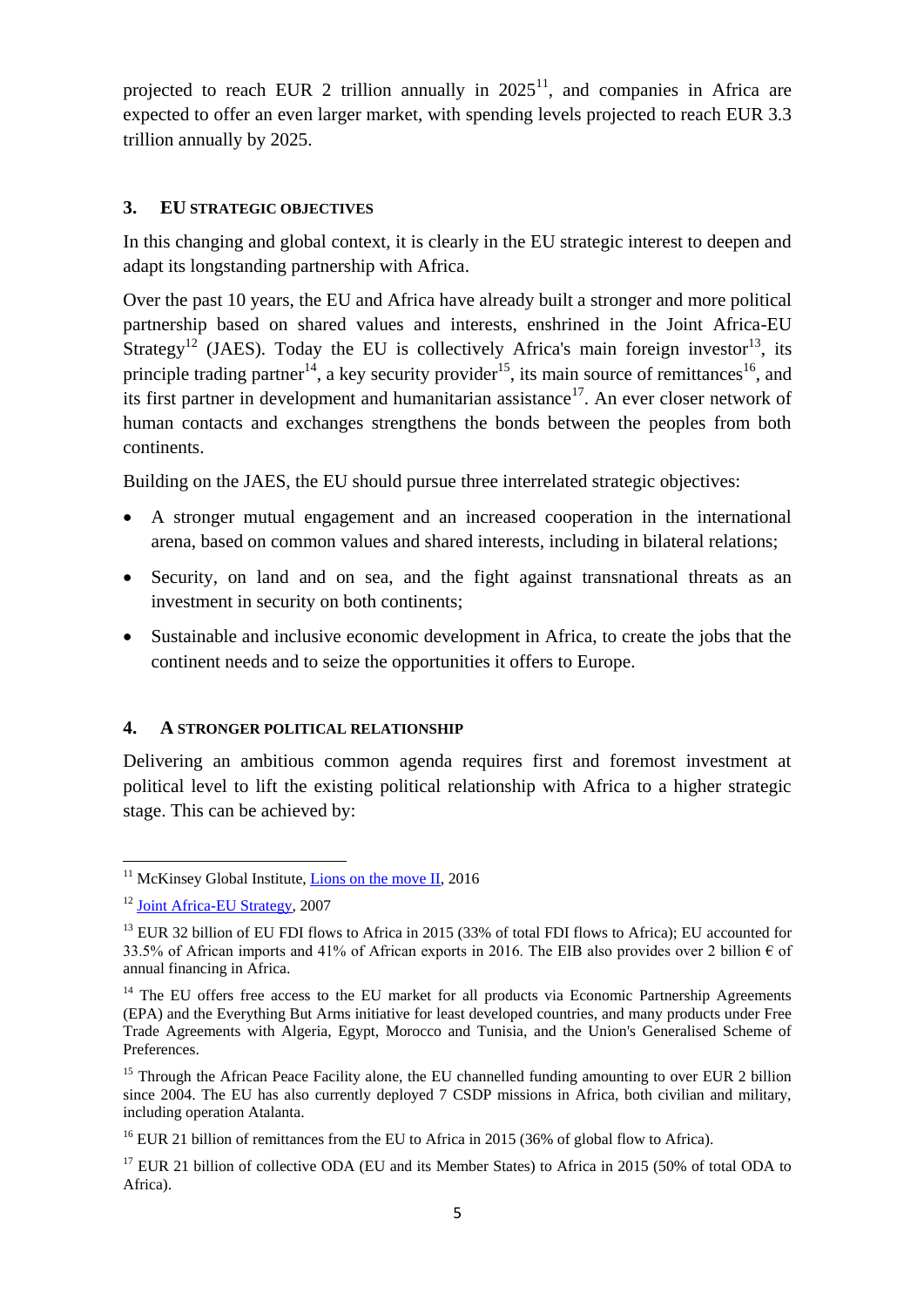- **Deepening coalitions on global governance issues**, by seeking increased dialogue and effective cooperation within international fora. The African Union (AU) and the African group in the UN are strategic partners and key allies to strengthen the role of the UN and the rule-based global order which is essential for future peace and prosperity. All partners have a role in enhancing the effectiveness, accountability and representativeness of the whole UN system, including the Security Council. Such cooperation should seek to reform and strengthen multilateral institutions, and develop agreements norms and actions in response to global challenges such as climate change, epidemics, pressure on natural resources as well as migration and mobility and humanitarian crises. Likewise it shall serve to promote and support the rule of law and justice at the international level, including ensuring justice and accountability for the most serious crimes, in compliance with principles set out in the Rome Statute of the International Criminal Court;
- **Increasing cooperation on common interests and based on frequent political interaction,** by using the full potential of the JAES and other existing cooperation frameworks and agreements at the most appropriate level (multilateral, continental, regional, national, local), based on subsidiarity principles. In particular, the EU and African partners should re-invigorate the political dialogue at ministerial level, not just on foreign policy issues, but also on sectorial policy initiatives and partnerships;
- **Delivering a people-centred partnership**, by cementing people-to-people and business-to-business contacts and exchanges and by strengthening in particular engagement with local authorities, the private sector and civil society. This has proven to be challenging and calls for renewed joint efforts. Dialogue with all these actors will be encouraged in the run-up to the Summit and beyond.

#### <span id="page-5-0"></span>**5. TURNING STRATEGIC OBJECTIVES INTO ACTIONS**

The EU's external policy framework and Africa's own reform *Agenda 2063* provide the right guidance to turn these objectives into a transformative agenda, structured around two main strands:

- Building more resilient states and societies;
- <span id="page-5-1"></span>• Creating more and better jobs, especially for youth.

#### **5.1. More resilient States and societies**

In *Agenda 2063*, Africa envisions a peaceful, secure and prosperous Africa, an Africa of good governance, democracy, respect for human rights, justice and the rule of law and an Africa where development is people-driven, unleashing the potential of its youth  $-$  in particular young women – and leaving no one behind.

These aspirations fully meet the EU's own values and goals, in particular as fragility beyond its borders threatens all its vital interests.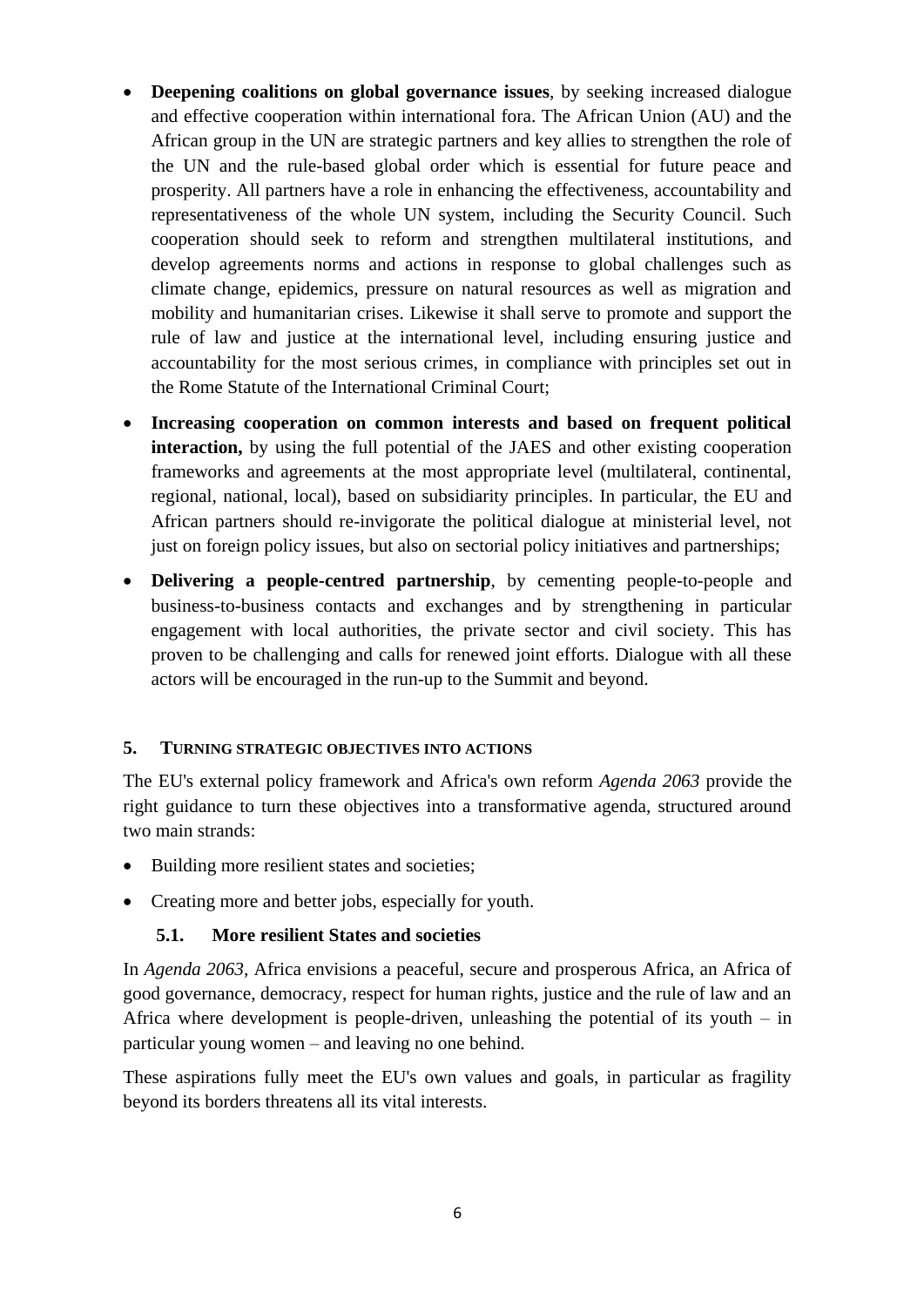### <span id="page-6-0"></span>*A. Prevent conflicts, address crises and peacebuilding*

Never before have EU security interests been so intertwined with Africa. The direct connection between Libya and the Sahel, between the Horn of Africa and the Gulf, call for a more strategic approach going beyond established formats. Threats to maritime security in the Red Sea, the Indian Ocean and the Gulf of Guinea affect directly Europe's economy.

Terrorism, violent extremism and transnational organised crimes, such as trafficking in human beings, as well as more traditional threats to peace and stability (intra-state conflicts, local conflicts over resources, electoral violence, armed robbery and piracy etc.), all constitute symptoms of a deeper structural instability and fragility.

## *African vision*

In *Agenda 2063*, Africa aspires to a peaceful and secure continent. With the adoption of the African Peace and Security Architecture (APSA), Africa ambitions to strengthen mechanisms for securing peace and reconciliation at all levels, address emerging threats to Africa's peace and security; and to put in place strategies for the continent to finance its security needs. Paul Kagame's report "*The imperative to reinforce our Union*" and Donal Kaberuka's report on "*Securing predictable and sustainable financing for peace in Africa*<sup>18</sup>" are important stepping stones to further strengthen this process.

## *EU action*

Africa remains one of the centres of gravity of EU action in the field of security. Out of 33 completed or ongoing civilian and military EU-led operations, 19 were deployed in Africa and today, 5 out of 6 current EU-led military operations are deployed in Africa. Through the African Peace Facility (APF) alone, the EU channelled substantial funding amounting to over EUR 2 billion since 2004. This comes in addition to important security/counter terrorism/radicalisation related assistance programmes at national level, and other activities conducted by the EU and by individual Member States. In line with the EU Global Strategy the EU wants to reassert its position as a security provider and Africa's key partner on operationalising the APSA and supporting regional strategies, hence contributing to ongoing African efforts at finding "*African solutions to African problems*".

The EU proposes to take the partnership a step further by boosting efforts to:

#### **(i) Further intensify coordination and dialogue, by:**

 Setting up a collaborative platform bringing together European and African partners as well as the UN and international actors to build stronger resilience against the full spectrum of threats and crisis triggering;

#### **(ii) Prevent conflicts, by:**

 Strengthening support to the full operationalisation of the APSA and the building of African capacities;

 $\ddot{\phantom{a}}$ <sup>18</sup> It foresees in particular to secure financing for the AU through a 0.2% levy on imports to African countries. This should enable AU member states to fully fund the functioning of the AU Commission and to cover 75% of programmes.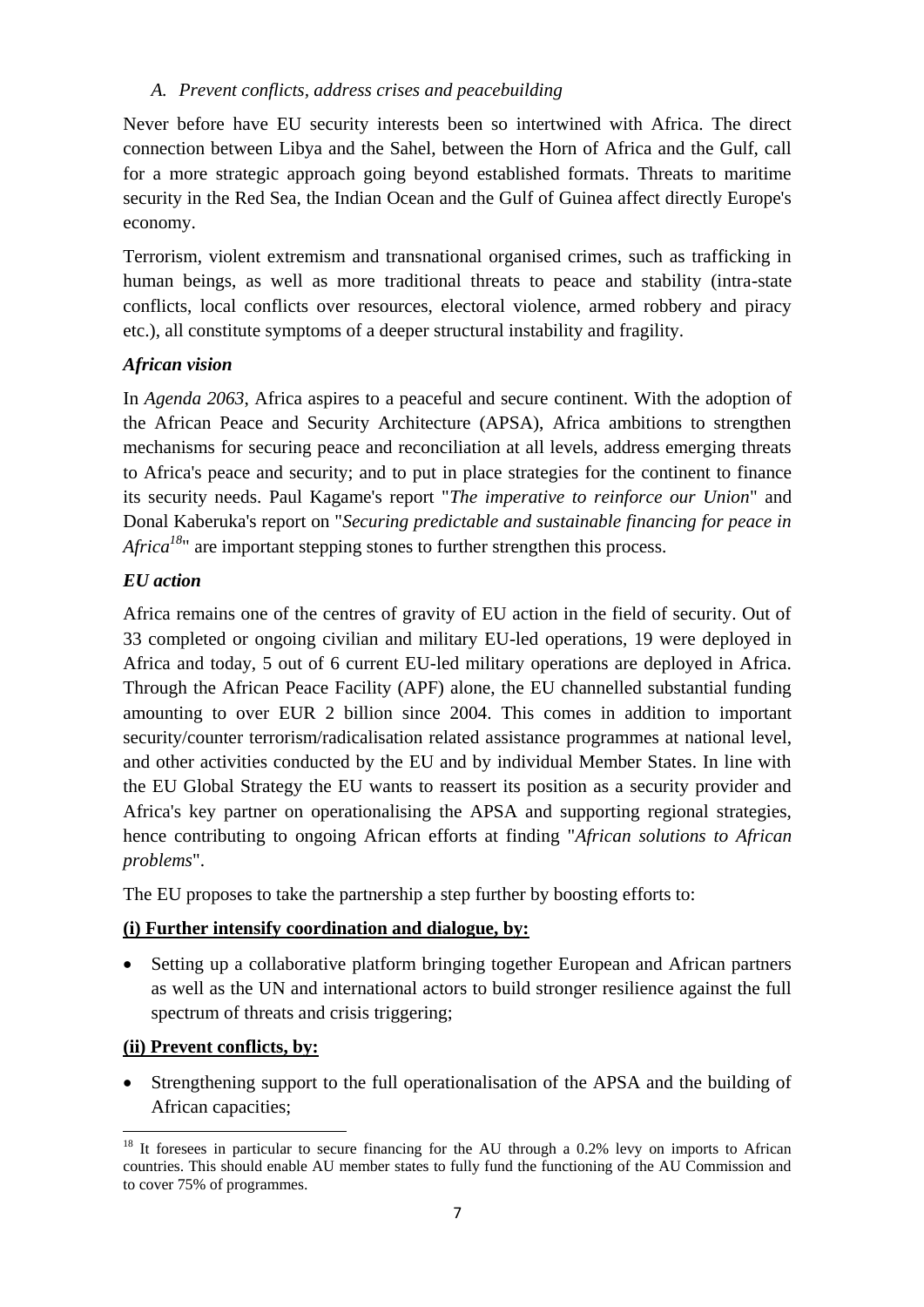- Enhancing security sector reform capacity building initiatives, notably through  $CSDP<sup>19</sup>$  missions and through complementary support to capacity-building in support of security and development;
- Enhancing civilian rule of law and law enforcement capacities as well as African countries' abilities to effectively counter terrorism, piracy, violent radicalisation and organised crime, including trafficking in human beings.
- Enhancing the effective implementation of relevant UNSC resolutions, policies and conventions, through providing relevant expertise;
- Reinforcing the availability of expert cooperation with individual African partners including through capacity building projects to enhance maritime and aviation security e.g. via the Instrument contributing to Stability and Peace<sup>20</sup>;

## **(iii) Address crises and improve conflict management, by:**

 Continuing to assist the African Union, sub regional organisations and countries in peace support operations through the EU's specific instruments such as the APF and through CSDP operations, at their request and where deemed appropriate. Activities could also include the initial steps of post conflict peacebuilding efforts such as disarmament, demobilisation and reintegration.

## *Flagships*

- **Establish a cooperation platform bringing together the UN, European, African and other international partners**, to increase political dialogue, strategic discussions and joint actions in the field of conflict prevention, peacebuilding and development.
- **Make an initial contribution to the AU Peace Fund** provided its governance structure is in place and continue working with the AU and the UN to implement the AU/Kaberuka planon financial sustainability options.
- **Support African initiatives in the field of maritime security<sup>21</sup> by** upgrading maritime awareness strategies, tools and information networks as well as police and judiciary systems.

#### <span id="page-7-0"></span>*B. Strengthen governance systems*

Governance, development and security are intimately linked. Resilient societies, with accountable, democratic, effective and transparent institutions at all levels, which are operating in a stable and predictable macro-economic framework and where human rights are respected, are at the core of sustainable development and stability. Such societies are also best prepared to adapt, respond to and properly manage changes in the

 $\ddot{\phantom{a}}$ <sup>19</sup> Common Security and Defence Policy

<sup>20</sup> Regulation (EU) No 230/2014, OJ L77, 15.3.2014

<sup>&</sup>lt;sup>21</sup> Yaoundé Code of Conduct, Djibouti Code of Conduct, Lomé Charter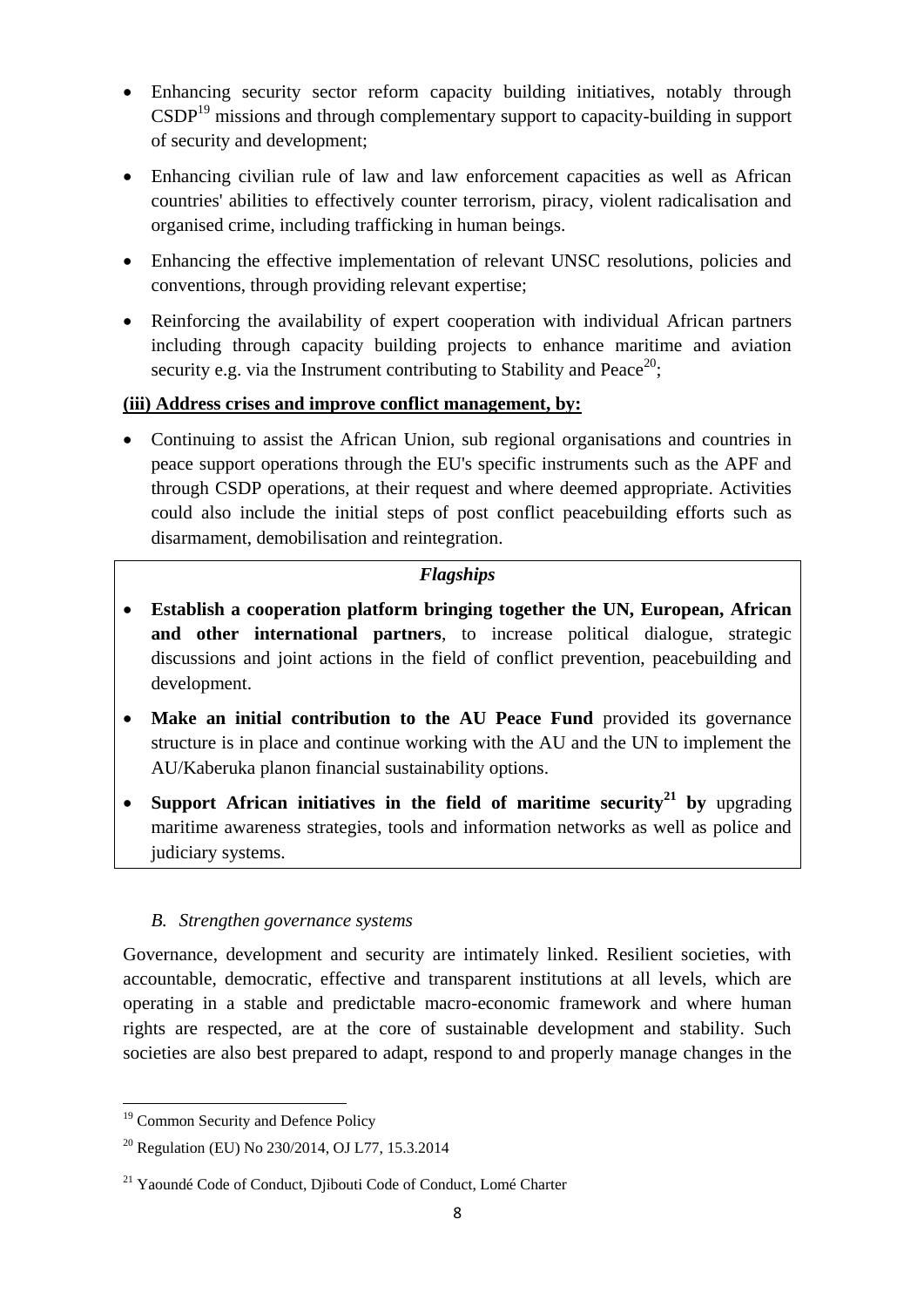external economic environment, and internal changes, including through delivering effectively services to a growing population.

Progress in governance is uneven. Democracy is gaining ground, but needs to be nurtured as the integrity of electoral process is often challenged and constitutional changes or attempts thereof to allow for incumbents to remain in power occur. Progress in the promotion and protection of human rights is still unequal and variable due to insufficient governance, instability and conflicts.

Inclusive participation of citizens in public decision making and in particular the involvement of youth and women in formal political processes will increase trust in state institutions. These institutions also often lack capacity to function effectively, for example, in areas such as public finance management including transparency of public procurement and expenditure and the fight against corruption and fraud. In particular, domestic revenue mobilisation, a prerequisite for the state being able to deliver, is often below the necessary levels and is undermined by Illicit Financial Flows<sup>22</sup>. At least USD 50 billion<sup>23</sup> leave the continent annually through illicit financial outflows, largely surpassing the total amount of annual Official Development Assistance (ODA).

In all areas of governance, from participation and empowerment to transparency, accountability and quality of delivery of public services, digital services<sup>24</sup> and technologies can play – and are already playing – an important enabling role. Both EU and Africa can benefit and learn from each other's experiences.

#### *African vision*

In *Agenda 2063*, Africa aspires to "*be a continent where democratic values, culture, practices, universal principles of human rights, gender equality, justice and the rule of law are entrenched*", and "*have capable institutions and transformative leadership at all levels*". It envisages a people-centred development where citizens actively participate in the social, economic and political development, and where institutions are accountable and deliver effective and efficient services with competent professionals. With the African Governance Architecture the continent has equipped itself with an important framework for coordination and democracy-building. The African Peer Review Mechanism, a unique Africa-owned instrument, is a key pillar of this architecture.

#### *EU action*

 $\overline{a}$ 

The EU is Africa's main partner in governance, democracy, rule of law and human rights, with strong and longstanding engagement at national, regional and continental level as fundamental element of its relationship.<sup>25</sup> Structural political dialogues are held with most African countries in line with the articles on political dialogue under the respective association agreement e.g. Article 8 of the Cotonou Agreement for African ACP countries. In addition the EU provides substantial support for the implementation of the

 $22$  Unrecorded capital flows derived from corruption, criminal activity, tax evasion and laundered commercial transactions

<sup>&</sup>lt;sup>23</sup> Report of the High Level Panel [on Illicit Financial Flows from Africa,](http://www.uneca.org/sites/default/files/PublicationFiles/iff_main_report_26feb_en.pdf) 2014

<sup>&</sup>lt;sup>24</sup> Commission Staff Working Document, "Digital for Development", SWD(2017)

 $25$  Over EUR 3.3 billion are foreseen for 2014-2020 by the EU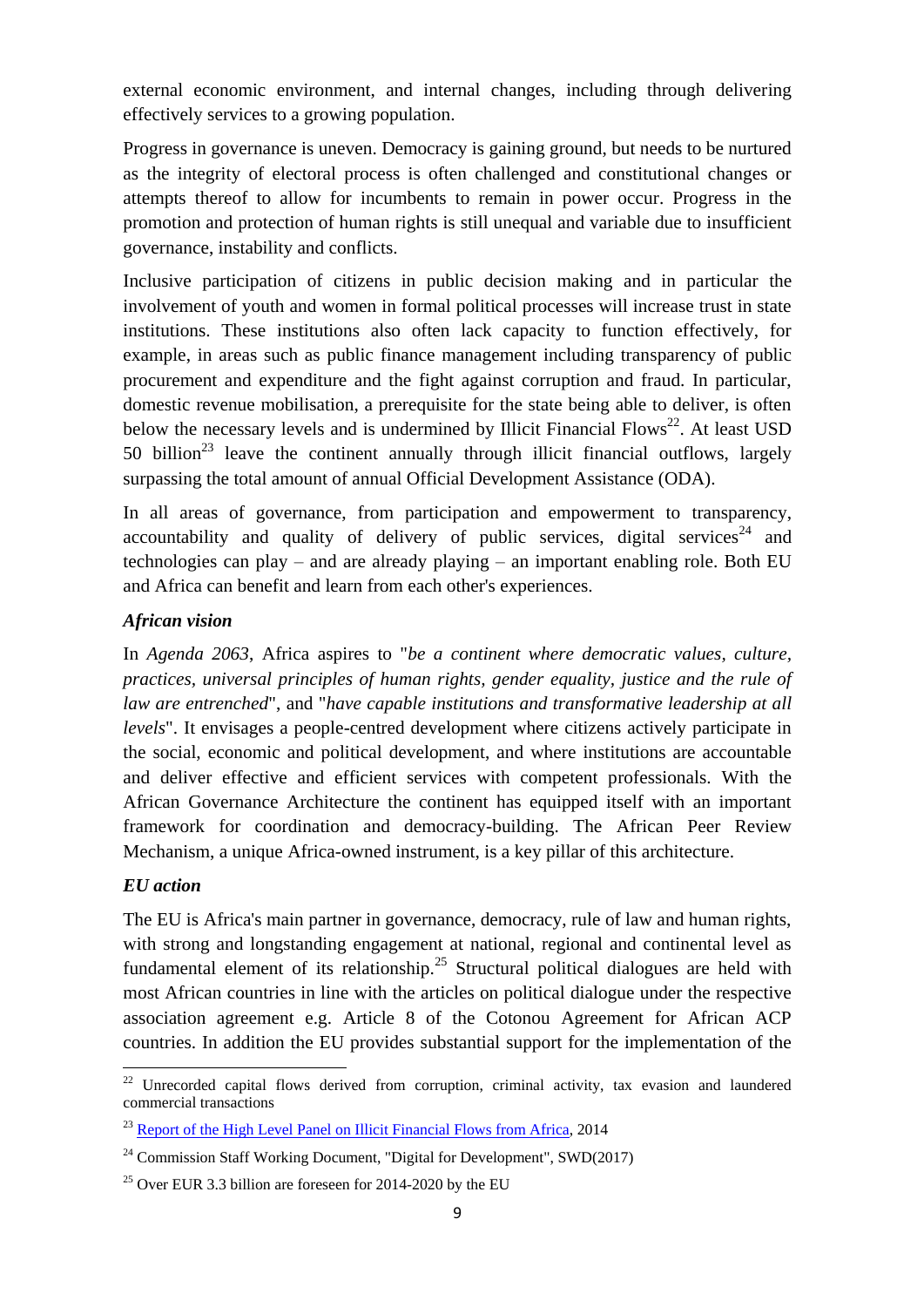African governance commitments, through programmes with national, regional and continental institutions, complemented by actions aiming at strengthening local authorities and civil society participation in policy dialogue. The EU is also supporting African countries' efforts to mobilise more domestic resources, improve public finance management and ensure debt sustainability, in particular through the implementation of the "Collect more, Spend better<sup>26</sup>" approach, based on the Addis Ababa Action Agenda.

Building on its experience the EU proposes to take the partnership a step further by boosting efforts to:

## **(i) Support democracy and promote human rights and the rule of law, by**

- Strengthening and expanding the political dialogues with partner countries using to the full provisions of existing frameworks and agreements;
- Encouraging the ratification and implementation of international and AU's own human rights instruments at national level;
- Further strengthening confidence in democratic processes through enhanced cooperation on Electoral Observation, in particular with the AU, including follow-up to electoral observation recommendations;
- Strengthening dialogue and information exchange, drawing lessons and extracting best practices from electoral observation missions that have cooperated on the ground in the past, democracy cooperation programmes and support to the African Governance Architecture by developing contacts and joint events with all stakeholders including government, political parties, parliamentary assemblies and civil society, to share experiences and expertise and identify ways to strengthen democracy across the two continents.

#### **(ii) Promote accountable, transparent and responsive governance, by:**

- Supporting institutions' capacity to offer opportunities for the increasing number of youth to participate in all levels of societies;
- Increasing the participation of citizens in decision making processes, enhancing transparency and accountability of public administration, as well as the efficiency and quality in delivering public services, notably through the deployment of eGovernance services, while ensuring respect for privacy and a high level of personal data protection;
- Strengthening joint efforts to facilitate, preserve, and broaden the space for civil society engagement in advocacy and policy shaping;
- Supporting a stronger role and capacity for local authorities in particular to address the challenges related to rapid urbanisation, notably by supporting the implementation of the African Charter on Local Governance and the  $A H CLA<sup>27</sup>$  and by facilitating twinnings;

 $\overline{a}$ <sup>26</sup> Commission Staff Working Document, <u>'Collect More – Spend Better'</u>, SWD(2015) 198

<sup>&</sup>lt;sup>27</sup> African Union High Council of Local Authorities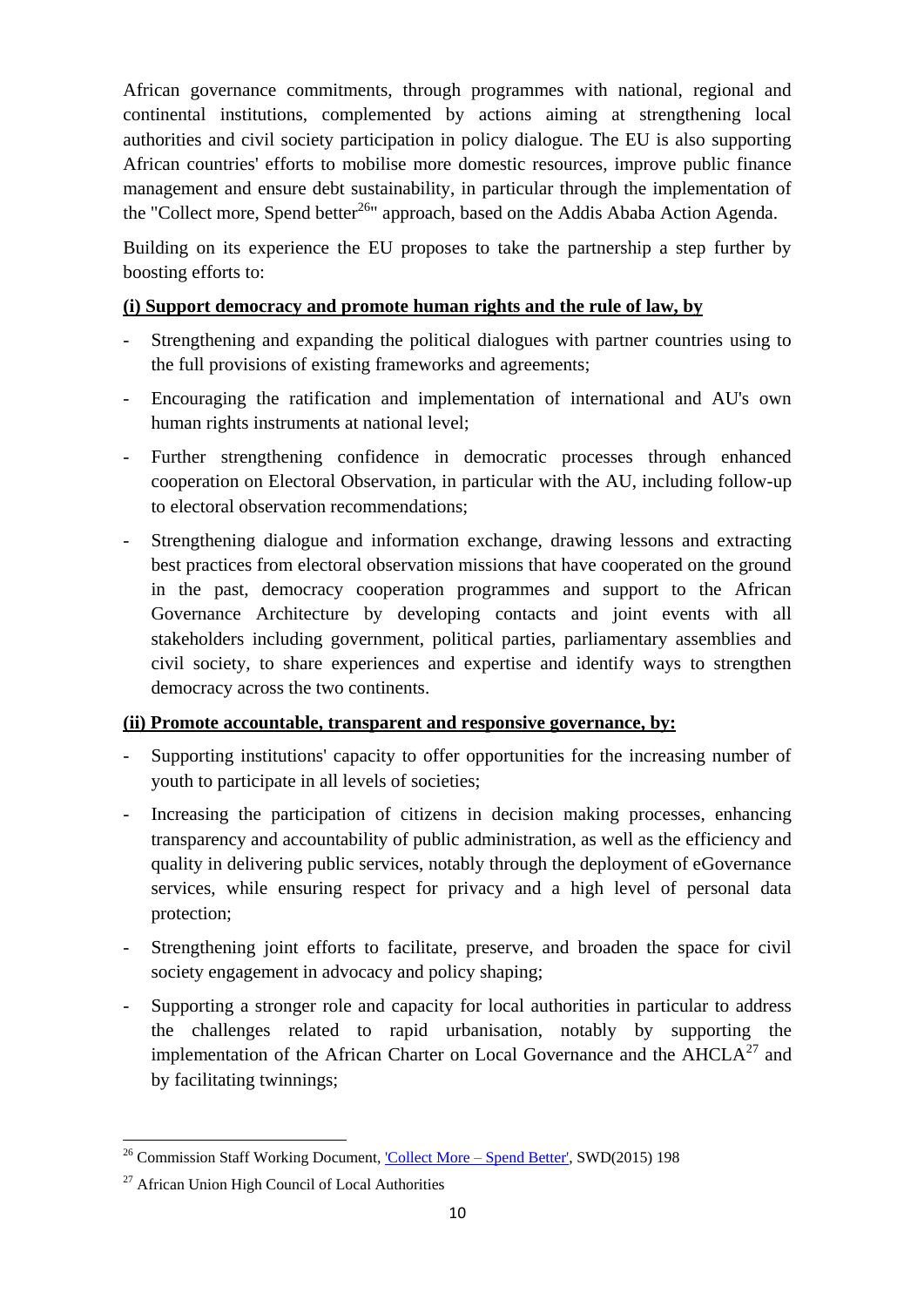- Deepening the empowerment of women, youth as well as vulnerable people, through targeted programmes fostering their participation in decision making processes and ensuring equal access for all to quality education and vocational and training, adequate and sustainable social protection, as well as universal health coverage, including vaccination, reproductive health care and prevention of communicable disease;
- Fostering cooperation on public finance management, including with a focus on proactive policies/instruments fighting corruption, and fraud and ensuring efficient control systems for public finance by supporting capacity development in areas such as reforms to tax policy, tax administration, and revenue management from natural resources, as well as combatting illicit financial flows, in the follow-up of the Addis Ababa Agenda for Action;

## **(iii) Building resilience to environmental degradation and humanitarian crises, by:**

- Increased effort to support governments' investment in disaster risk reduction, capacity building for early action, protracted displacement crises and the provision of basic needs to better withstand, adapt, and recover from stress, shocks and traumas, including in urban settings;
- Helping African partners to address vulnerability to disease outbreaks and other health threats - such as antimicrobial resistance - in particular through strengthening health systems, building capacity for emergency preparedness and response<sup>28</sup>, and supporting sanitation and provision of clean water;
- Strengthening Africa's own capacity to manage environmental and societal challenges through the use of space technologies and information including data and services provided by the European Earth Observation Programme Copernicus;
- Facilitating improved social and environmental conditions in relation to the exploitation of natural resources, including in the process of minerals extraction, processing and recycling.

## *Flagships*

- Strengthen dialogue and information exchange on democracy support starting with a **Joint AU-EU high-level conference on electoral processes, democracy and governance in Africa and Europe**; in line with African and European policies, involving relevant institutions, including the Pan-African and European Parliament, as well as civil society and academia;
- **Double support to domestic resource mobilisation by 2020**, in line with the Addis Tax Initiative;
- **Joint action to strengthen sustainable management of natural resources**, notably via the elaboration of a joint EU-Africa Charter.

 $\overline{a}$  $28$  This includes working through the European and Developing Countries Clinical Trials Partnership programme (EDCTP2) on poverty-related infectious diseases.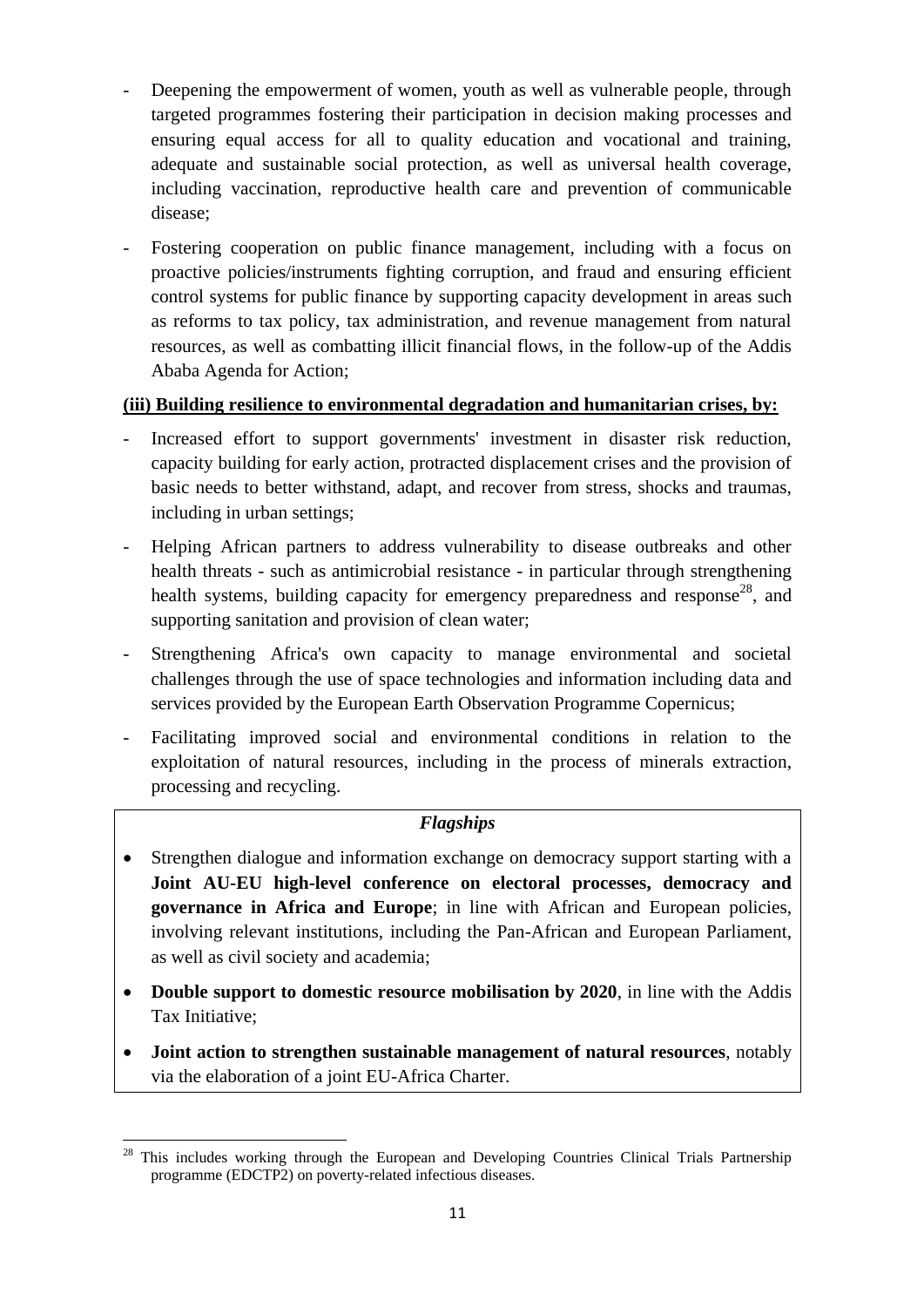#### <span id="page-11-0"></span>*C. Manage migration and mobility*

Mobility and migration constitute important economic, security-related and social issues in both Africa and Europe. They can enrich and strengthen societies but also destabilise them if not managed properly. With migration and mobility flows - including forced displacement - at record high levels within Africa, and at the same time with increasing numbers of migrants and asylum seekers arriving in Europe from Africa, both continents have recognised that more needs to be done in particular to prevent hazardous journeys, to reduce deaths on the route, and to step-up practical cooperation. Africa and Europe have a shared interest and a shared responsibility, calling also for global solutions, based on the principle of solidarity and responsibility-sharing. The New York Declaration<sup>29</sup> provides a very good political framework for addressing large movements of refugees and migrants.

#### *African Vision*

In *Agenda 2063,* Africa envisions to have dynamic and mutually beneficial links with its diaspora and be a continent of seamless borders, to bring an end to the brain drain and also all forms of *"illegal migrations and trafficking of youth"* whilst seeking greater mobility amongst, for instance, academics, researchers staff and students - e.g. emphasising the importance of intra-African youth mobility. Other priorities include improvements in remittances' mechanisms and responsible labour migration policies. Furthermore Africa aspires to be a continent with no human trafficking, where organized crime and other forms of criminal networks are ended.

#### *EU action*

 $\overline{a}$ 

The EU addresses migration in a spirit of partnership and mutual trust through continuous dialogue and cooperation with its African partners. Important frameworks for dialogue are already in place, such as the Africa-EU Migration and Mobility Dialogue (MMD). Further initiatives bring together European governments and institutions with their counterparts from Central, Western and Northern Africa ('Rabat Process'), and from Northern and Eastern Africa ('Khartoum Process'). Leaders from the 31 European and 35 African countries as members of these two dialogue processes committed to an ambitious action plan in Valletta in November 2015.

The EU's most ambitious and innovative approach to effectively managing migration is the *Partnership Framework*<sup>30</sup>, which provides an umbrella for practical cooperation in addressing root causes of migration and in migration management between the EU and third countries of origin and transit, fully respecting humanitarian and human rights obligations. Within the spirit of the Partnership Framework, the EU and its Member States have recently increased efforts vis-à-vis their partners in Northern Africa in order to save more lives in the Mediterranean and more effectively manage migratory flows. This led to the Joint Communication: *Migration on the Central Mediterranean route* 

 $^{29}$  New York Declaration for Refugees and Migrants, adopted on 19 September 2016 by the United Nations General Assembly

<sup>&</sup>lt;sup>30</sup> Communication from the Commission to the European Parliament, the European Council, the Council and the European Investment Bank on establishing a new Partnership Framework with third countries under the European Agenda on Migratio[n COM\(2016\) 385 final.](http://ec.europa.eu/dgs/home-affairs/what-we-do/policies/european-agenda-migration/proposal-implementation-package/docs/20160607/communication_external_aspects_eam_towards_new_migration_ompact_en.pdf)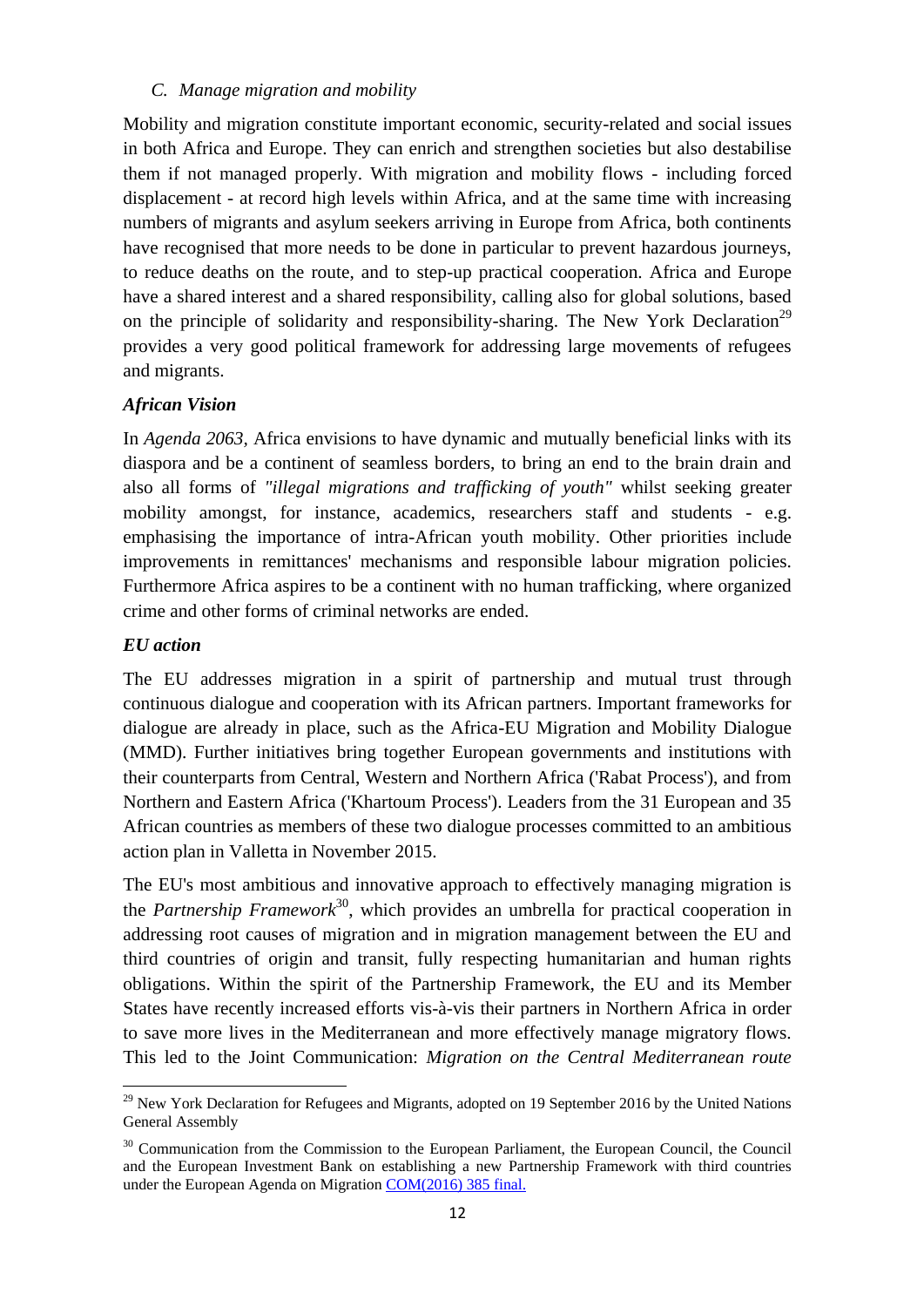*Managing flows, saving lives*<sup>31</sup>, and was confirmed again by the European Council, in the Malta Declaration<sup>32</sup> on addressing the Central Mediterranean route.

The Emergency Trust Fund for Africa<sup>33</sup> (EUTF Africa) is a key tool in delivering on the commitments made in Valletta, just as it remains of utmost importance to the Partnership Framework approach. Worth over EUR 2.6 billion<sup>34</sup> and covering the Sahel region and Lake Chad, the Horn of Africa and North of Africa, the EUTF Africa addresses root causes of destabilisation, irregular migration, forced displacement<sup>35</sup> and trafficking in human beings by supporting job creation and economic development, resilience, migration management as well as stability and governance.

Beyond these processes and initiatives, the proposed European External Investment  $Plan<sup>36</sup>$  (EIP) will be the EU's most powerful vehicle for promoting investment and job creation in Africa – contributing to sustainable growth and targeting directly root causes of migration and forced displacement.

Within these existing frameworks, the EU proposes to take the partnership a step further by continuing efforts under the Partnership Framework approach, as well as :

#### **(i) Address regional migration flows and related cross-border challenges, by:**

- Supporting the adoption and internalisation of regulatory frameworks conducive to legal migration and mobility within Africa;
- Addressing forced displacement and promoting international protection based on the principle of responsibility sharing, by helping preserve and enhance human capital of those forced to flee their homes, ensure their protection and ultimately provide developmental benefits for the displaced and their hosts;
- Stepping up cooperation on border management, including through the concept of Integrated Border Management.
- Working together towards the finalisation of the Global Compacts in 2018 and cooperate closely with relevant International Organisations;

 $\ddot{\phantom{a}}$ <sup>31</sup> Joint Communication to the European Parliament, the European Council and the Council on Migration on the Central Mediterranean route - Managing flows, saving lives. JOIN(2017) 4.

<sup>32</sup> http://www.consilium.europa.eu/en/press/press-releases/2017/01/03-malta-declaration/

 $33$  Commission Decisio[n C\(2015\)7293](https://ec.europa.eu/europeaid/sites/devco/files/commission-decision-2015-7293-20151020_en.pdf) final of 20 October 2015.

<sup>&</sup>lt;sup>34</sup> With the European Development Fund as main funding source and pledged contributions from Member States and other donors. It announces an additional EUR 200 million in 2017 for the North Africa window of the EU Trust Fund for Africa, with a priority focus on migration-related projects concerning Libya,

<sup>&</sup>lt;sup>35</sup> Communication from the Commission to the European Parliament, the Council, the European Economic and Social Committee and the Committee of the Regions, Lives in Dignity: from Aid Dependence to Self-Reliance, Forced Displacement and Development [COM\(2016\)234.](http://ec.europa.eu/echo/files/policies/refugees-idp/Communication_Forced_Displacement_Development_2016.pdf)

<sup>&</sup>lt;sup>36</sup> Commission's proposal for a Regulation on the European Fund for Sustainable Development (EFSD) and establishing the EFSD Guarantee and the EFSD Guarantee Fund (COM(2016)586); Communication from the Commission to the European Parliament, the Council, the European Central Bank, the European Economic and Social Committee, the Committee of the Regions and the European Investment Bank, "Strengthening European Investments for jobs and growth: Towards a second phase of the European Fund for Strategic Investments and a new European External Investment Plan". Brussels, 14.9.2016, [COM\(2016\)](https://eeas.europa.eu/sites/eeas/files/commission_communication_-_strengthening_european_investments_for_jobs_and_growth_-_towards_a_second_phase_of_the_european_fund_for_strategic_investments_and_a_new_european_external_investment_plan.pdf)  [581 final.](https://eeas.europa.eu/sites/eeas/files/commission_communication_-_strengthening_european_investments_for_jobs_and_growth_-_towards_a_second_phase_of_the_european_fund_for_strategic_investments_and_a_new_european_external_investment_plan.pdf)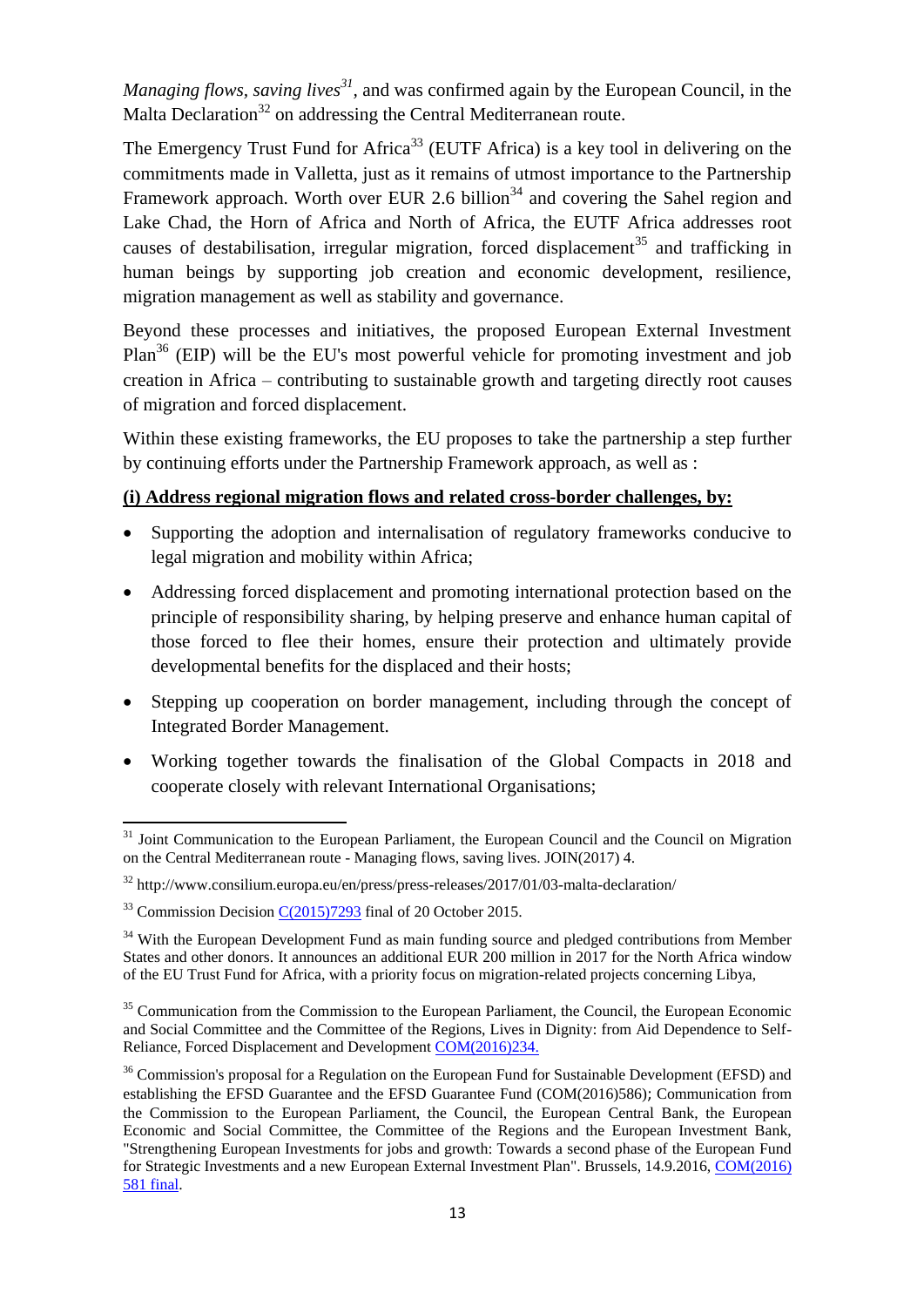## **(ii) Maximise the dividends of regular migration and mobility and its potential as a development driver through:**

- Further support to the work of the African Institute for Remittances;
- Improved knowledge, operation and capacity of the African diaspora as a development actor;
- Further support to diaspora investment and entrepreneurship in countries of origin;
- Further increase of students and researchers' mobility.

#### (iii) **Enhance cooperation on irregular migration,** by

- Supporting the implementation of comprehensive legislative frameworks covering all aspects of trafficking in human beings and smuggling of persons, in line with the UN Convention Against Organised Crime and its supplementing protocols, including by stepping up cooperation in the fight against trafficking and smuggling networks;
- Putting in place adequate measures to manage incoming, outgoing and transit migration flows, including by promoting the establishment of reliable civil registration/ID systems, and of procedures ensuring the respect of migrants' rights and of the principle of non-refoulement;
- Preventing and discouraging the use of irregular channels of migration and strengthening cooperation to facilitate the return and sustainable reintegration of irregular migrants, while promoting regular migration and mobility opportunities.

#### *Flagships*

- **Support African initiatives on regular Intra-African migration and mobility,**  including support to the development of the Protocol on Free Movement of persons in Africa and to the Protocol Relating to the Specific Right to Nationality and the Eradication of Statelessness in Africa; support to social protection schemes including the portability of social rights; mechanisms for portability and recognition of skills and qualifications.
- **Increase Africa-EU cooperation in the fight against smuggling and trafficking networks**, including by supporting African states' accession to and implementation of the UN "Convention against Transnational Organised Crime" and its supplementing protocols.

## **5.2. More and better jobs, especially for youth**

<span id="page-13-0"></span>In *Agenda 2063*, Africa envisions a paradigm shift allowing for "*a prosperous continent, with the means and resources to drive its own development and where economies are structurally transformed through industrialisation, manufacturing and value addition to create shared growth through private sector development, entrepreneurship and decent jobs for all*".

With a view to making this paradigm shift a reality, the EU accompanies Africa's industrialisation with the ultimate goal of creating wealth through more and better jobs,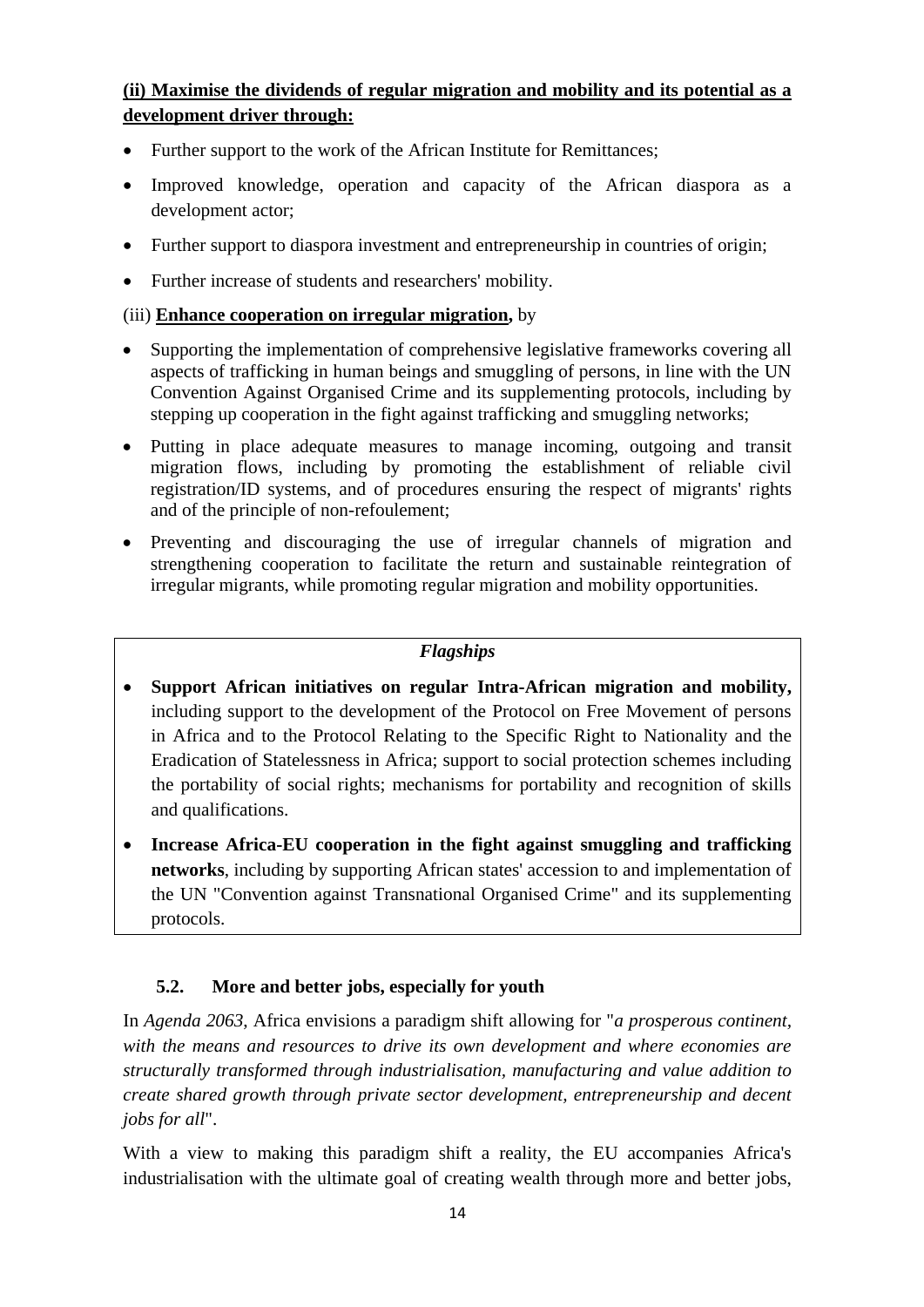focusing on increasing labour productivity and quality investments in value-adding and labour intensive sectors, particularly in the agri-food sector, in respect of internationally agreed labour rights and decent working conditions as well as on women's empowerment. At the same time, it is crucial to ensure that the economic transformation takes into account the challenges and opportunities of climate change and environmental sustainability.

## <span id="page-14-0"></span>*A. Attract responsible and sustainable investments*

Macroeconomic stability, the creation of regional markets, an appropriate investment climate and a diversified value-adding economy are essential for economic development and decent job creation.

The private sector holds the largest potential for generating jobs and it is therefore essential to attract responsible private – domestic and foreign – investments in Africa. That requires developing stable and open financial systems for increased private sector credit and creating an enabling investment climate, while encouraging the responsible conduct of investors respecting social and environmental standards and good corporate governance.

## *African vision*

In *Agenda 2063*, Africa aspires to become "*a continent where freedom of people, capital, goods and services will result in significant increases in trade and investments*". This translates into the need to promote "*macroeconomic policies that facilitate growth, employment creation, investments and industrialisation*", and to "*develop the African private sector through engagement and a conducive climate, fostering pan-African businesses through the growth of regional manufacturing hubs and scaled up intra-African trade*".

#### *EU action*

The EU has been working extensively with African partners to develop the business environment and investment climate, advance Africa's economic integration process at national, regional and continental level, as well as to crowd in public and private investments across the continent. Boosting in particular private investments in complement to scarce public resources is indispensable and lies at the heart of the EIP.

The EU proposes to take the partnership a step further to :

## **(i) Boost massive responsible and sustainable investments in Africa,** in particular in the context of the proposed EIP by:

- Supporting a predictable and conducive investment climate in Africa for responsible and sustainable investment, through dialogue with African countries and the private sector;
- Supporting core enabling infrastructures, in particular in sectors including sustainable energy, water, transport, information and communications technologies, environment, sustainable use of natural resources and blue growth, social infrastructure, human capital ; this will include offering partnerships with EU industry, in particular where it is world leader;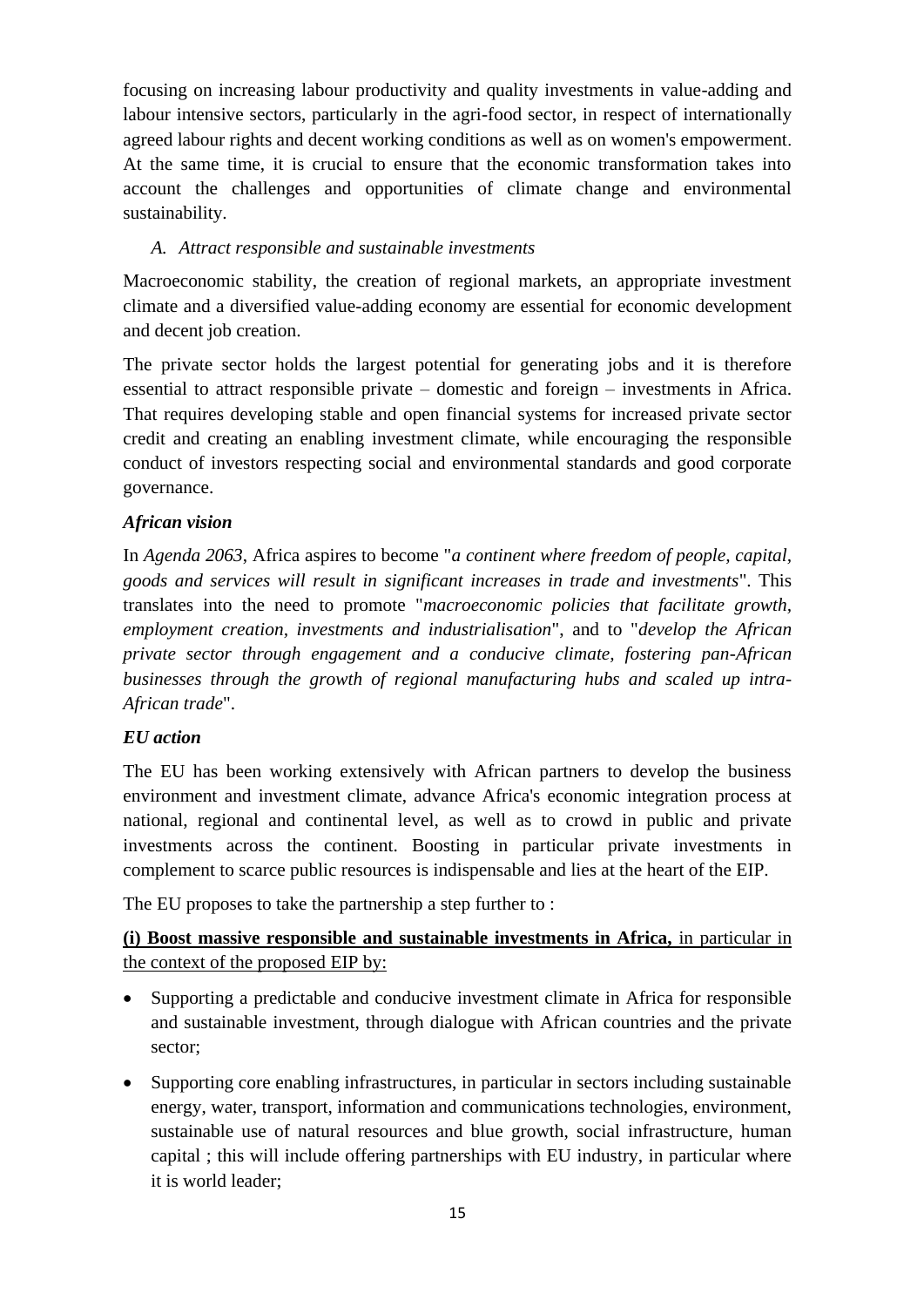- Supporting Africa's entrepreneurs, small and medium-sized enterprises and start-ups through dedicated local business support structures and services;
- Working with international financial institutions and development banks to leverage resources from capital markets, focusing on value adding sectors with the highest potential for sustainable job creation and low-carbon development, and seizing the opportunities offered by the green, blue and circular economy;
- Promoting corporate social responsibility, social entrepreneurship and responsible business conduct frameworks;

## **(ii) Foster European and Africa business relations by:**

- Establishing a structured dialogue with European and African private sector, via a Sustainable Business for Africa (SB4A) platform in the framework of the EIP, business fora, and "Economic Diplomacy Missions" of European investors to Africa;
- Further strengthening EU-Africa trade relations, by ensuring partners can reap the full benefits of the stable and predictable framework provided by the Economic Partnership Agreements (EPA), Free Trade Agreements and other beneficial trade regimes, in the context of a reinforced multilateral trading system. They will also benefit from a revised EU Aid for Trade strategy;

## **(iii) Support Africa's ambition to build a true inner-African market by:**

- Facilitating trade through sustainable customs reform and modernisation support;
- Further strengthening the "Pan-African Quality Infrastructure  $(PAOI)^{37}$  with specific emphasis on rolling out a pan-African standardisation system, inspired by EU Single Market best practices;
- Supporting preparations for a Continental Free Trade Area (CFTA).

#### *Flagships*

- **Generate massive EU investments in Africa via the proposed EIP**, expected to leverage EUR 44 billion of investments until 2020, supported by a structured dialogue with European and African private sector under a Sustainable Business for Africa (SB4A) platform. Synergies will be sought with similar national initiatives by EU Member States and at multilateral level, in particular with the G20 "Compact with Africa".
- **Support a more predictable and conducive investment climate in Africa,** notably via the endorsement of Africa-EU guiding principles for investment policymaking.
- **Support Africa's digital agenda,** focussing on the deployment of eGovernance services, initiatives and investments that facilitate the development of agri-business through access to and use of market, climate and environmental data, and on the development of open digital research environment to foster skills and knowledge.

 $\overline{a}$  $37$  PAQI, officially inaugurated in 2013, aims at strengthening the development and implementation of African policies on Standards, Measurement, Conformity Assessment and Accreditation.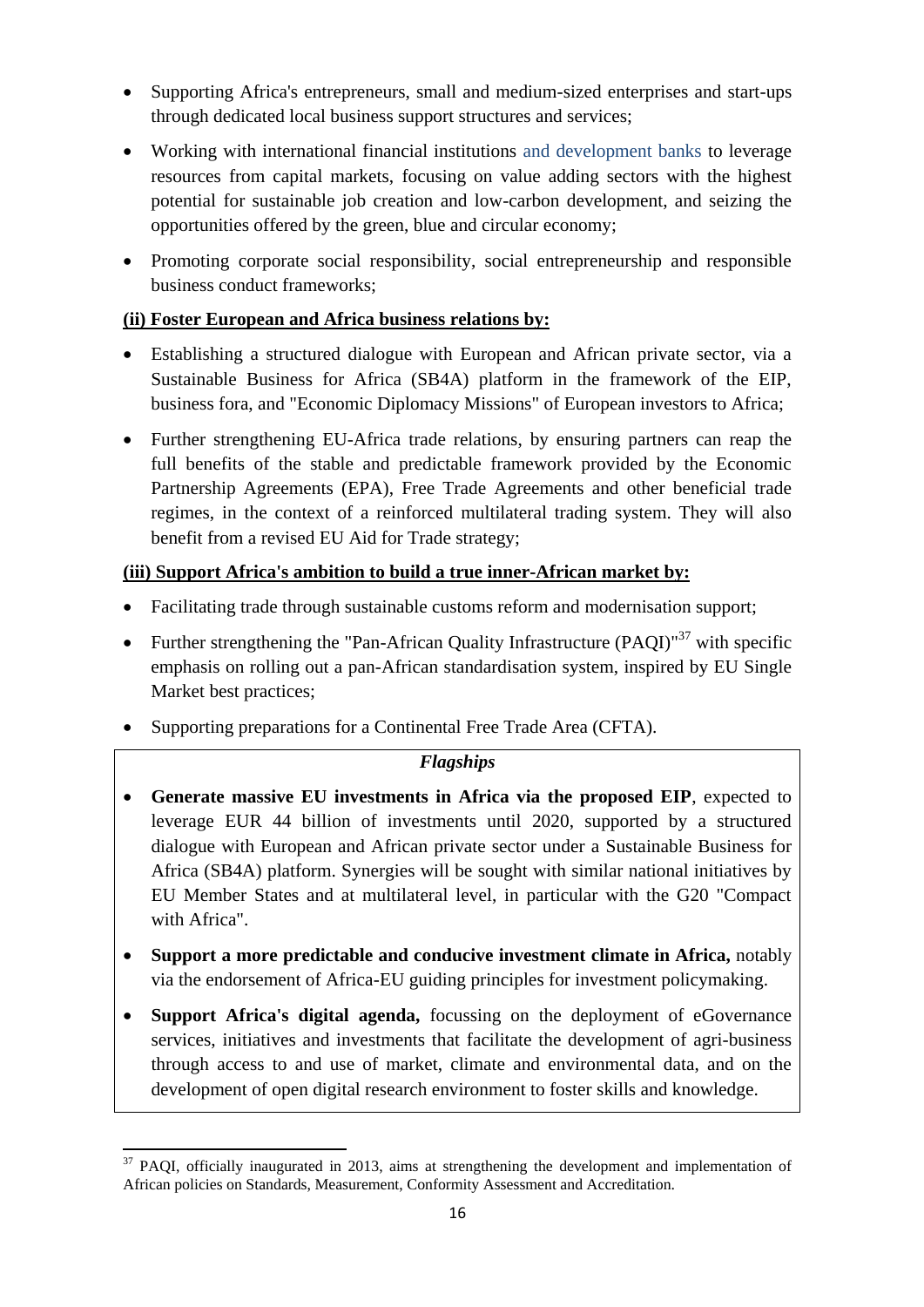## <span id="page-16-0"></span>*B. Energise Africa*

Achieving universal access to affordable, reliable, sustainable and modern energy in Africa, including in rural areas, is also an opportunity for generating inclusive development and jobs for both continents, aligned with the climate challenge. It is in the shared interest to enhance cooperation based on the common values of clean energy transition that the EU champions and leads globally.

The demand for electricity supply is expected to triple across Africa by  $2030^{38}$  as economies grow, population expand and urbanise. Some 700 million, predominantly in Sub-Saharan Africa, are without access to modern forms of energy today and neither current electrification rates nor the annual GDP growth is thought to be sufficient to ensure universal energy access. Yet Africa's rich indigenous sustainable energy resources far surpass its current and prospective needs. Realising Africa's potential depends on increased power generation and energy efficient use, better cross-border interconnections including with Europe and the right policy framework for governing the energy sector. Public funding alone could not provide the investments needed to meet this demand.

## *African vision*

Africa is determined to participate in global efforts on climate change mitigation that support and broaden the policy space for sustainable development on the continent. Such efforts include measures established in African nationally determined contributions on climate change. In *Agenda 2063*, Africa envisions "*harnessing all African energy resources to ensure modern, efficient, reliable, cost-effective, renewable and environmentally friendly energy for all African households, industries and institutions*".

#### *EU action*

The EU has partnered with Africa in the field of energy for many years and is leading efforts in the Decade of Sustainable Energy for all<sup>39</sup>, with the objective to increase electricity generation and distribution by raising the share of renewable energy and reducing the proportion of fossil fuel in the total energy production.

The EU has set aspirational targets for its sustainable energy cooperation with Sub-Saharan Africa<sup>40</sup>, contributing also to the COP21 objectives: by 2020, the EU will support bringing access to sustainable energy to 30 million people, delivering 5 GW of renewable energy generation capacity and saving 11 million ton CO2 per year, in support to the African Renewable Energy Initiative (AREI).

In the case of North Africa the partnership on energy continues to develop at regional level in the framework of the Union for the Mediterranean. At bilateral level, the EU works with North African countries with a wide portfolio of financial and technical assistance programs and, in the specific case of a key energy supplier like Algeria, through a Strategic Energy Partnership.

 $\overline{a}$ <sup>38</sup> IRENA, 2015

<sup>&</sup>lt;sup>39</sup> In 2012, the United Nations General Assembly declared 2014-2024 the Decade of Sustainable Energy for All.

 $^{40}$  Over EUR 2.7 billion are foreseen for 2014-2020 by the EU.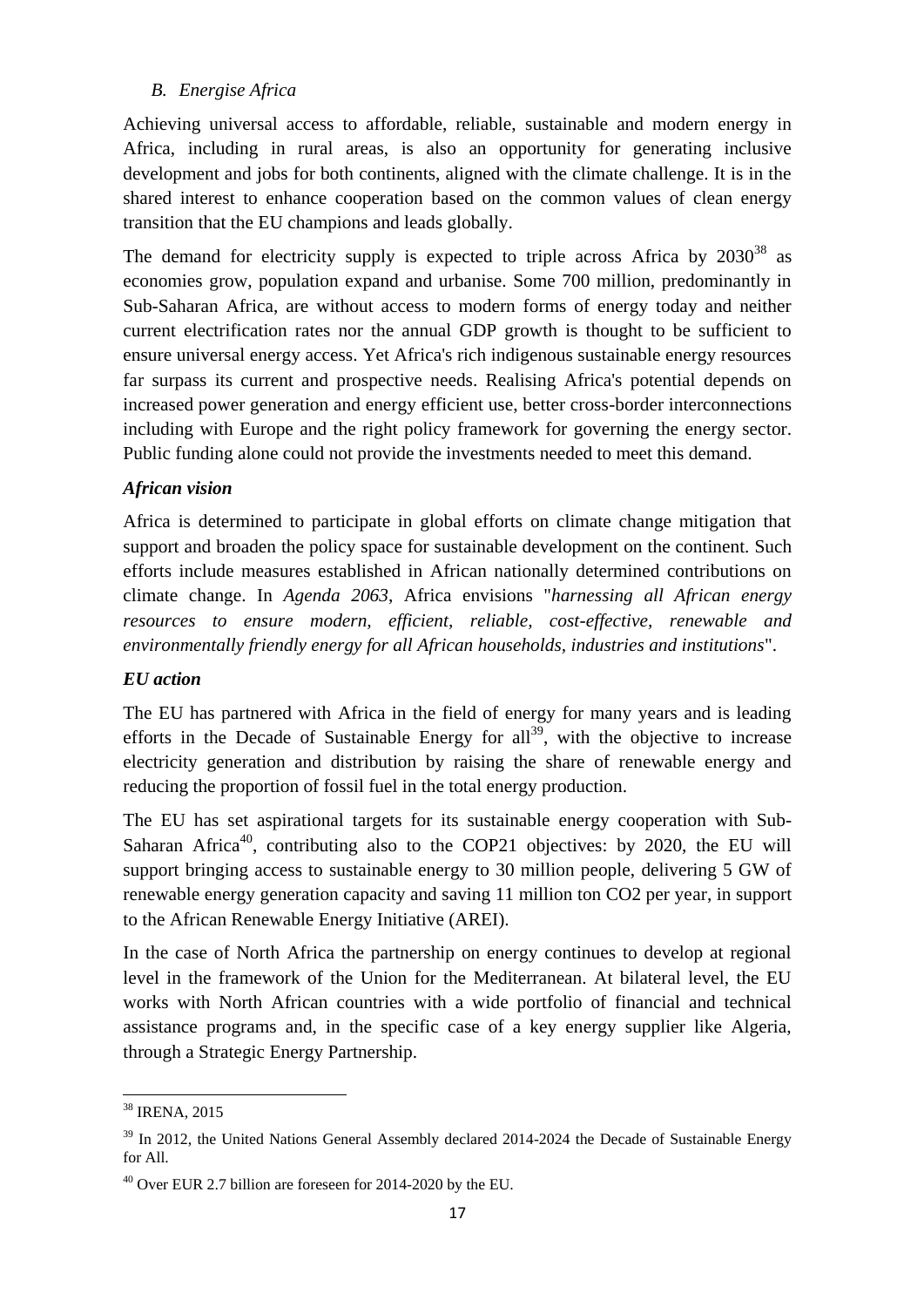The EU proposes to take the partnership a step further by boosting its efforts to:

**(i) Spur public and private investments in renewable energy in Africa**, in particular in the context of the proposed EIP, by:

- Facilitating public-private cooperation via a high level platform to build a strong economic case for accelerated private sector investments in Africa;
- Playing a catalytic role by helping African governments to improve the enabling environment for the energy sector. Based on its comprehensive policy frameworks on energy and climate including the latest Clean Energy for All Europeans package<sup>41</sup>, the EU may share as relevant with African partners a wealth of unique experiences, knowledge and best practice in policy analysis and regulation to trigger sustainable energy production and energy system modernisation, and, where relevant, regional market integration;
- Helping building regional integration of energy markets in Africa, through the harmonisation of electricity regulations;
- Promoting cross-border interconnections including with Europe to ensure a reliable and affordable energy supply;

# **(ii) Deepen strategic alliances and collaboration, by:**

- Intensifying dialogue and coordination in the framework of the Africa-EU energy partnership, with EU Member States through the EU Energy Initiative (EUEI), and with key partners and initiatives such as G20, G7, SE4All and USAID Power Africa, to foster cooperation;
- Partnering with local authorities in a bottom-up transition to a global low-carbon and climate-resilient economy and society, including through initiatives such as the Global Covenant of Mayors (which builds on the successful EU Covenant of Mayors) and the further extension of its Regional Africa components;
- Enhancing collaboration between researchers and innovators in the framework of the EU-Africa High Level Policy Dialogue on science, technology and innovation.

# *Flagships*

- **Deliver the EU contribution to the AREI and reach 5 GW of renewable energy generation capacity by 2020 while bringing access to sustainable energy to 30 million people in Africa and saving 11 million tons of CO2 per year.**
- **Launch a new initiative to facilitate EU and Africa public-private cooperation on increased investments in Africa's sustainable energy sector via a High Level Platform** to improve the investment climate and de-risk private investments, facilitate knowledge sharing on innovative business and financing models and best practice on public finance leveraging.

 $\overline{a}$ [COM\(2016\) 860 final](http://eur-lex.europa.eu/resource.html?uri=cellar:fa6ea15b-b7b0-11e6-9e3c-01aa75ed71a1.0001.02/DOC_1&format=PDF)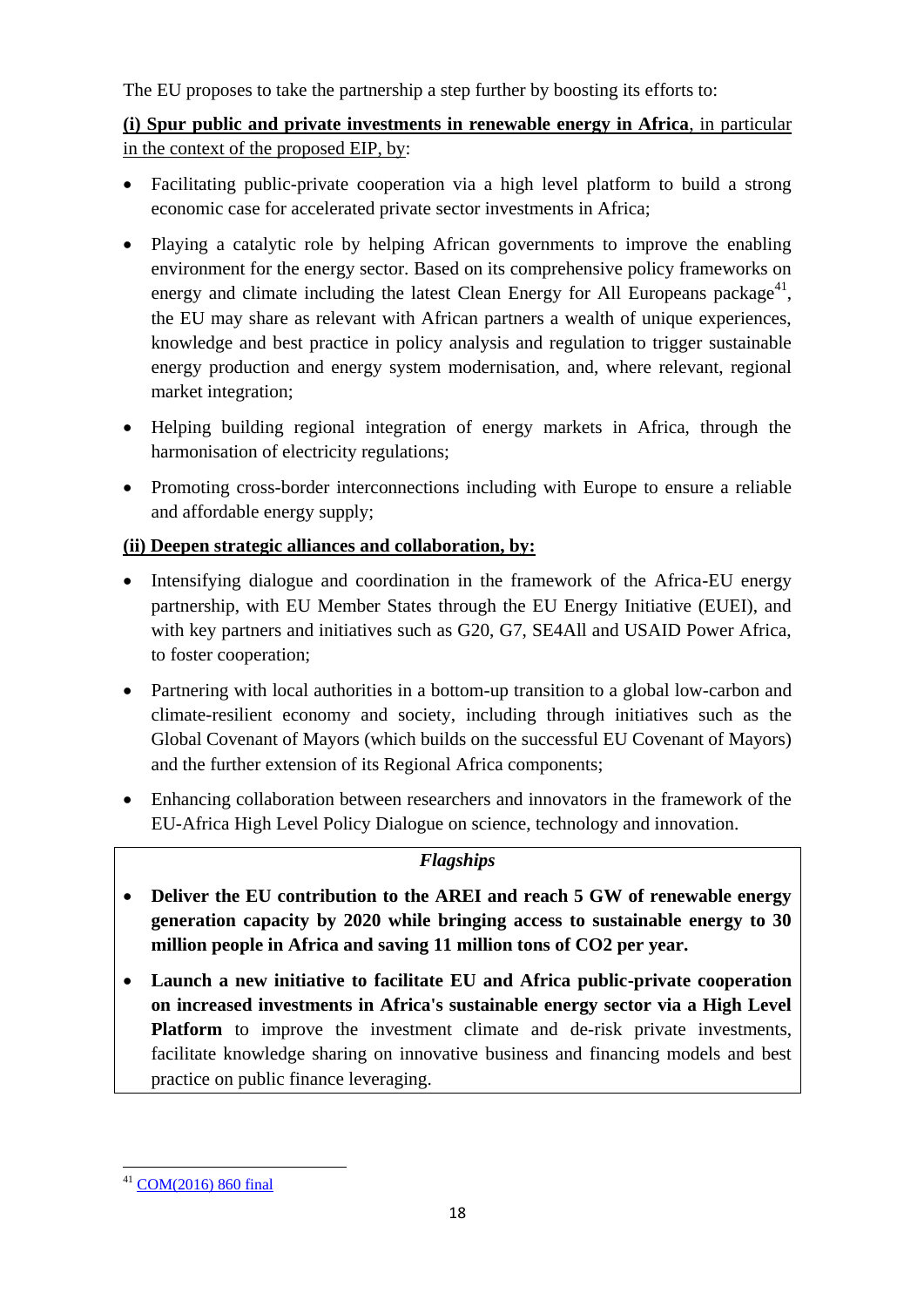**Launch a new EU-Africa Research and Innovation Partnership on climate change and sustainable energy** focusing on deployment<sup>42</sup> as well as capacity building in energy efficiency and renewables and on climate services.

# <span id="page-18-0"></span>*C. Transform African agriculture and agro-businesses, and its blue economy, including fisheries*

Agriculture, including livestock, fisheries and aquaculture are vital for Africa. It represents the main source of income for some 90% of the continent's rural population and provides the means of subsistence to an estimated 75% of the labour force, half of which are women. Productivity remains low and based on small-scale subsistence farming and artisanal fishing. Lack of capital, unsustainable management of resources, land property issues and maritime insecurity are key obstacles preventing the required growth. Africa is losing several billion euros due to overexploited fish stocks and suboptimal fisheries governance. Furthermore the impacts of climate change – current and expected – put additional pressure on the sectors.

Unlocking the potential of the food producing sectors appears to be one of the most effective ways to address food security, create employment and income opportunities and empower hundreds of millions of Africans, in particular the young people.

## *African vision*

In *Agenda 2063*, Africa envisions to "*transform, grow and industrialise its economies including through value addition of natural resources, productivity plans and regional value chains"*, while promoting "*the implementation of industrial policies at all levels, with focus on MSME<sup>43</sup> s and agribusinesses" and "strategies to grow the African blue/ocean and green economies*" 44 .

#### *EU action*

The EU is one of Africa's main partners for agriculture and blue economy development.<sup>45</sup> Its action aims to enhance the role of responsible value chains in rural and maritime development programmes and to strengthen the accompanying regulatory and policy framework, while managing precious resources like water and land in a sustainable way.

The EU intends to take the partnership a step further by boosting its efforts to:

 $\overline{a}$  $42$  In line with COM (2016) 763

<sup>43</sup> Micro, Small and Medium Enterprises

<sup>&</sup>lt;sup>44</sup> The transformation of Africa's agriculture is anchored in the Comprehensive Africa Agriculture Development Programme (CAADP). The African Union's 2014 Malabo Declaration on Accelerated Agricultural Growth and Transformation for Shared Prosperity and Improved Livelihoods provides further impetus to the CAADP and gives direction for agriculture on the continent for the next 10 years.

<sup>&</sup>lt;sup>45</sup> Over EUR 4.2 billion are foreseen for 2014-2020 by the EU to support actions related to food and nutrition security, and sustainable agriculture and fisheries in Africa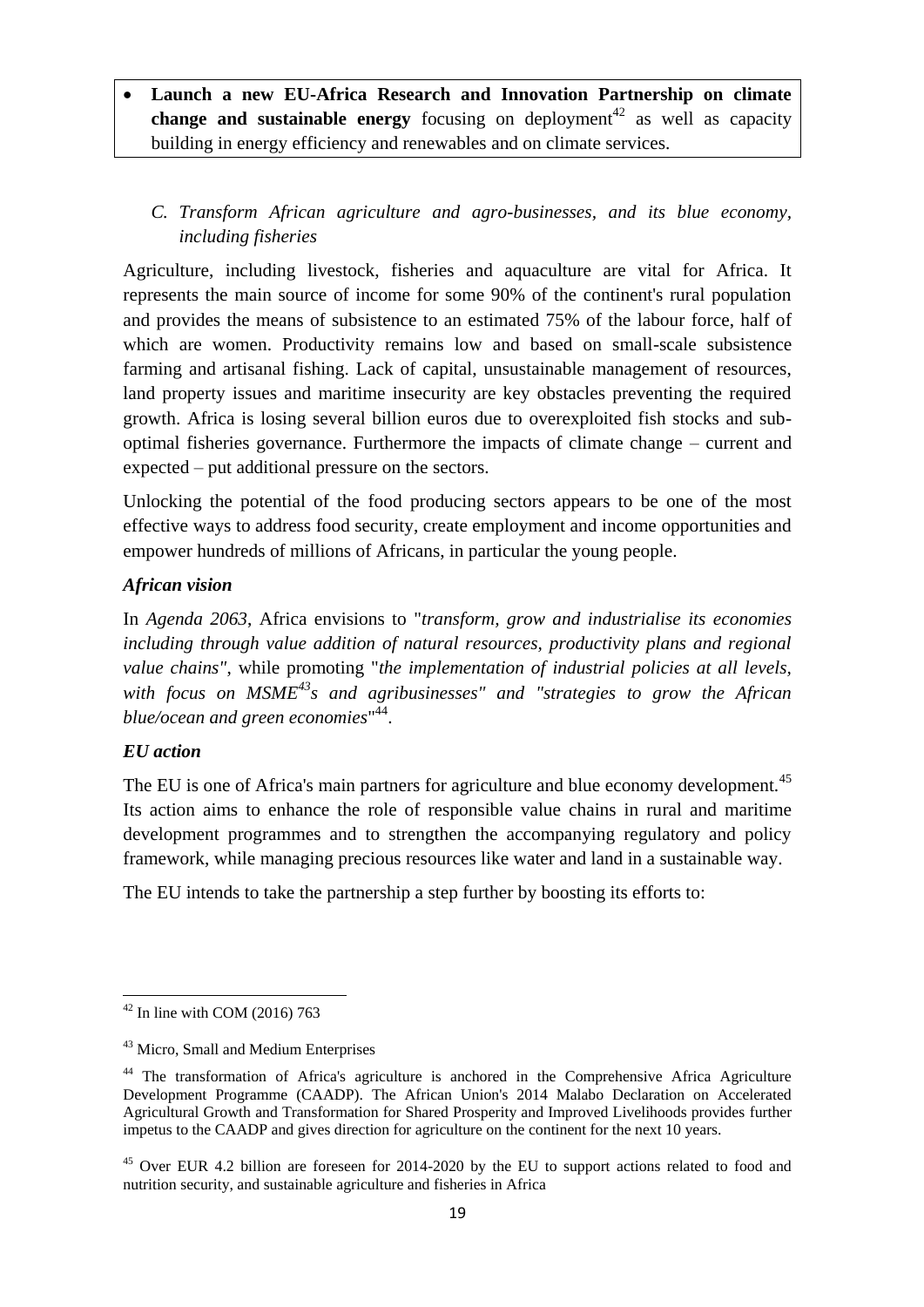## **(i) Spur responsible and sustainable value chain development by:**

- Facilitating private sector investments along agro-food value chains, building on initiatives such as the Agriculture Financing Instrument (AgriFI), the proposed EIP and FAO-OECD guidance for responsible agricultural supply chains;
- Assist Africa in seizing market opportunities for the African food production. The EPAs offer major opportunities, including free access to the EU, flexible rules for sourcing inputs, dialogue and cooperation on agriculture, and EPA implementation plans. For least-developed countries without EPAs, free market access is provided through "Everything But Arms". The EU will also continue to support the development of Africa's capacity to comply with safety and quality standards, including on sanitary and phytosanitary issues;
- Increasing the sustainable productivity of the African fisheries sector through expanding as appropriate the network of Sustainable Fisheries Partnership Agreements between the EU and African countries, and improving African partners' capacity in sustainable fisheries management and the fight against Illegal, Unreported, and Unregulated Fishing (IUU) through cooperation and dialogue under the EU's IUU Regulation<sup>46</sup>;
- Promoting the implementation of climate action in African agriculture as laid down in African countries' Nationally Determined Contributions (NDCs);
- Promoting effective mainstreaming of climate change adaptation, biodiversity conservation and restoration and disaster-risk reduction in African agriculture policies, including through restoration of ecosystems and nature-based solutions;

## **(ii) Foster skills, innovation and collaborative research by:**

- Strengthening the mobilisation of European and African expertise in research and innovation, in particular by reinforcing the implementation of the Africa-EU roadmap on Food and Nutrition Security and Sustainable Agriculture<sup>47</sup> (FNSSA), the forthcoming Partnership for Research and Innovation in the Mediterranean Area (PRIMA) and the All Atlantic Ocean Research and Innovation Alliance;
- Enhancing vocational training and education in agriculture and agri-food entrepreneurial activities, building on previous and current support to farmers' organisations;
- Scaling-up support to access to finance, access to connectivity for small farmers and the use of e-Agriculture digital services to boost productivity and income;

#### *Flagships*

 $\overline{a}$  $^{46}$  Regulation (EC) No 1005/2008 — EU system to prevent, deter and eliminate illegal, unreported and [unregulated fishing](http://eur-lex.europa.eu/legal-content/EN/AUTO/?uri=celex:32008R1005)

<sup>&</sup>lt;sup>47</sup> Roadmap towards a jointly funded EU-Africa Research & Innovation Partnership on Food and Nutrition [Security and Sustainable Agriculture.](https://ec.europa.eu/research/iscp/pdf/policy/eu-africa_roadmap_2016.pdf) Addis Ababa, 4-5 April 2016.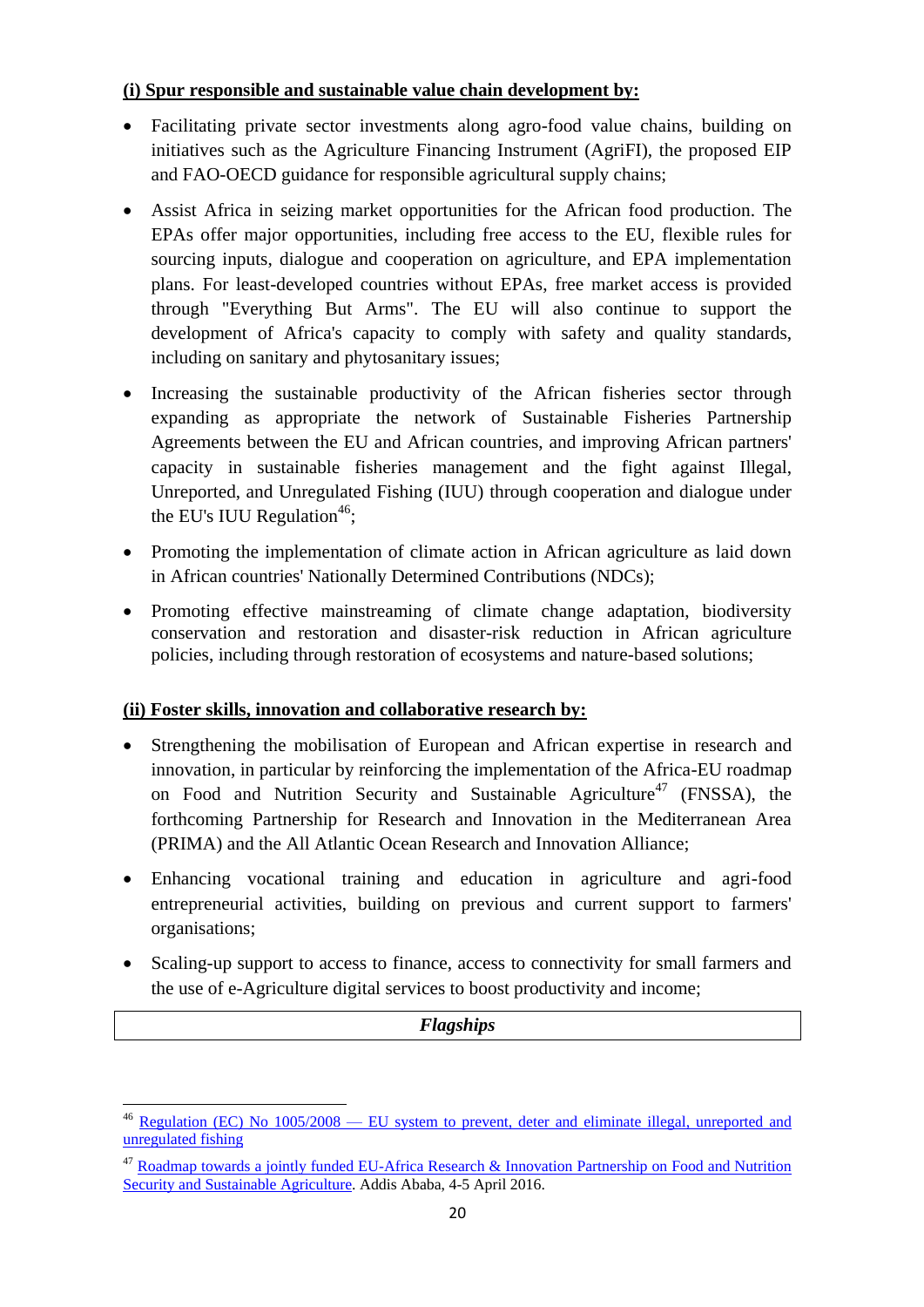- **Spur value chain development by facilitating responsible investments for sustainable agri-business and blue economy,** using the range of instruments including AgriFI and the proposed European External Investment Plan.
- **Generate EU and African investments to support research and innovation** in agriculture via the EU-Africa Research and Innovation Partnership on FNSSA and increase the uptake of new technologies by local communities for increased agricultural income and nutrition.
- **Expanding as appropriate the network of Sustainable Fisheries Partnership Agreements between the EU and African countries.**

## <span id="page-20-0"></span>*D. Advance knowledge and skills*

Although participation in education in most African countries has increased significantly over the last decades, still over 20% of African children, girls in particular, do not complete primary education; about 50% do not have access to secondary education and only 7% access tertiary education. Current levels of basic learning, which is necessary for young people to continue their education through Vocational Education and Training (VET) and higher education, are still very low. Many young people who manage to complete primary and secondary education leave without the knowledge and skills they need for further learning and to be active, responsible and productive citizens.

There is a mismatch between the skills that young people receive through VET and higher education, and those needed for their working life. Education and VET systems need to be more relevant to the needs of the labour market, more closely linked to social and industrial development, more innovative, and of higher quality. As many young people work in the informal sector or need to create their own livelihoods, it is vital they have access to entrepreneurial education and training, and business support services to be able to integrate the formal sector.

Better linking education, innovation and research will enhance the contribution of education to jobs and sustainable development, in particular in the fields of distance and open learning.

## *African vision*

In *Agenda 2063*, Africa envisions to "*catalyse education and skills revolution and actively promote science, technology, research and innovation, to build knowledge, human capital, capabilities and skills required to drive innovation*".

#### *EU action*

The EU is Africa's longstanding partner in the area of education, from early childhood and primary to higher education, including VET and entrepreneurial learning<sup>48</sup> as well as in research and innovation.

 $\ddot{\phantom{a}}$ <sup>48</sup> In the current programming (2014-2020), the EU is supporting bilateral education and VET programmes in Africa with approximately EUR 1.34 billion. In the same period the EU also supports education through global initiatives such as the Global Partnership for Education (GPE) with EUR 375 million.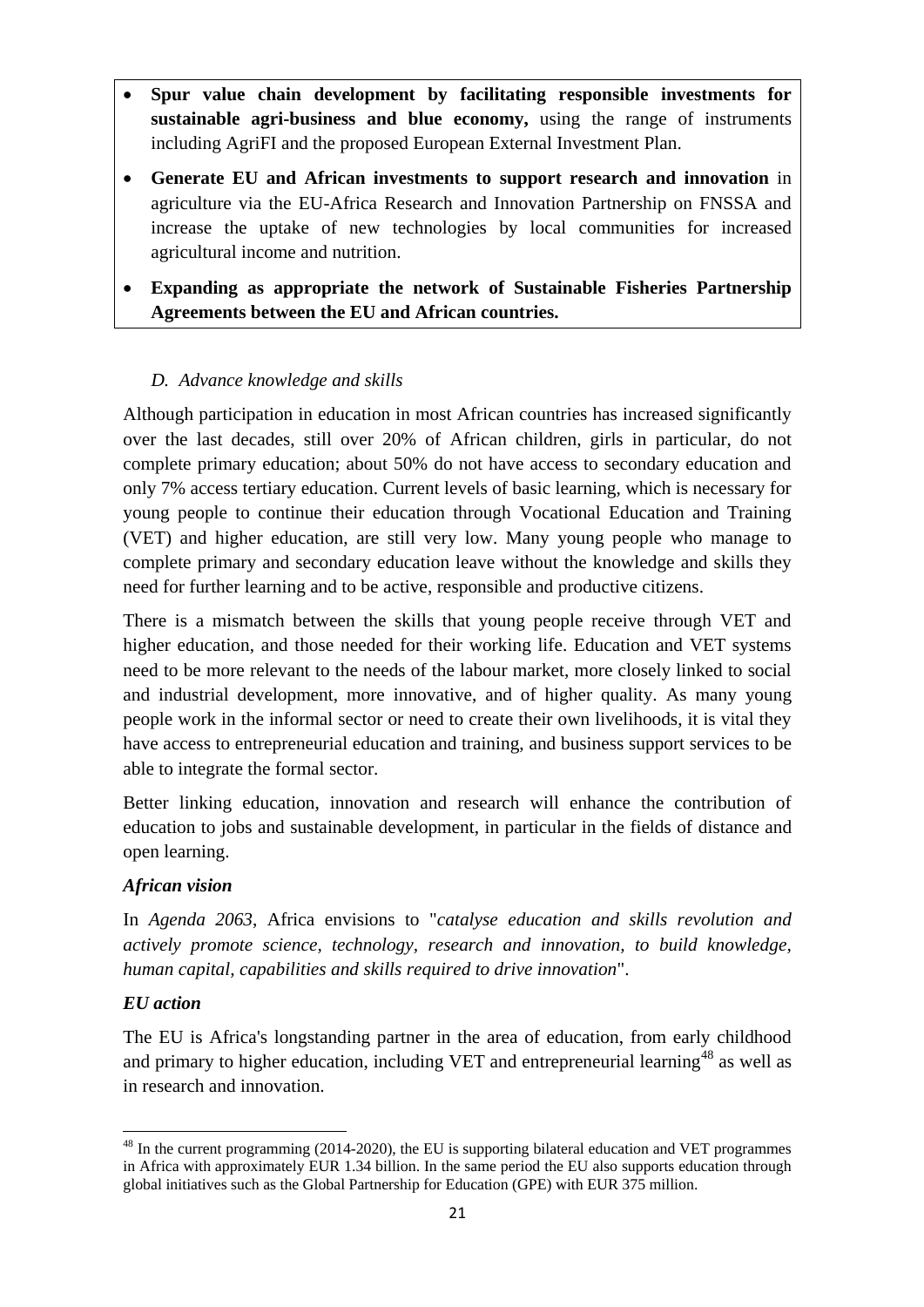The EU promotes equal opportunities, reduced inequalities and increased employability, with social cohesion, equity, diversity, inclusiveness and the elimination of gender disparities.

The EU proposes to take the partnership a step further by boosting its efforts to:

## **(i) Support quality education at all levels by:**

- Increasing joint efforts to facilitate access to and completion of primary and secondary education for all children, especially girls, through bilateral programmes and the Global Partnership for Education;
- Addressing gender and education, including gender-based violence, under an EU Gender Equality Initiative;
- Further encourage African countries' participation in the Erasmus+ programme, increasing the mobility of staff and students and academic cooperation thereby improving students' skills and the quality of and relevance of education.
- Further supporting regional mobility and increasing support to the harmonisation of higher education through cross-border programmes, recognition of qualifications, improved quality assurance, innovation and to an enhanced "Tuning project";

# **(ii) Extend support for Vocational Education and Training and Entrepreneurship by:**

- Launching an EU VET Facility that will provide high level expertise to national stakeholders to support transition processes towards more demand-driven VET systems adapted to the needs and opportunities of the labour market;
- Supporting mobility and capacity building in Higher Education through Erasmus+, and developing pilot projects to extend Erasmus+ VET mobility schemes to Africa;
- Supporting capacity-building projects promoting women and young peoples' active participation in society and the economy, notably through improving non-formal learning and enhancing synergies between education systems and the labour market;
- Supporting the development of digital skills and literacy and the use of digital technologies and services in providing forward looking, inclusive and high quality education. This also means supporting the capacity and skills of entrepreneurs, including women to use digital technology to build up businesses;

## **(iii) Intensify Africa-EU collaboration on research by:**

- Enhancing collaboration between researchers and innovators from Africa and Europe, including through increasing professional development opportunities for researchers through the Marie Skłodowska-Curie Actions and other types of Horizon 2020 projects;
- Supporting research capacity-building in Africa through programmes such as the African Union Research Grants;
- Supporting an open digital research environment for universities and research organisations in Africa.